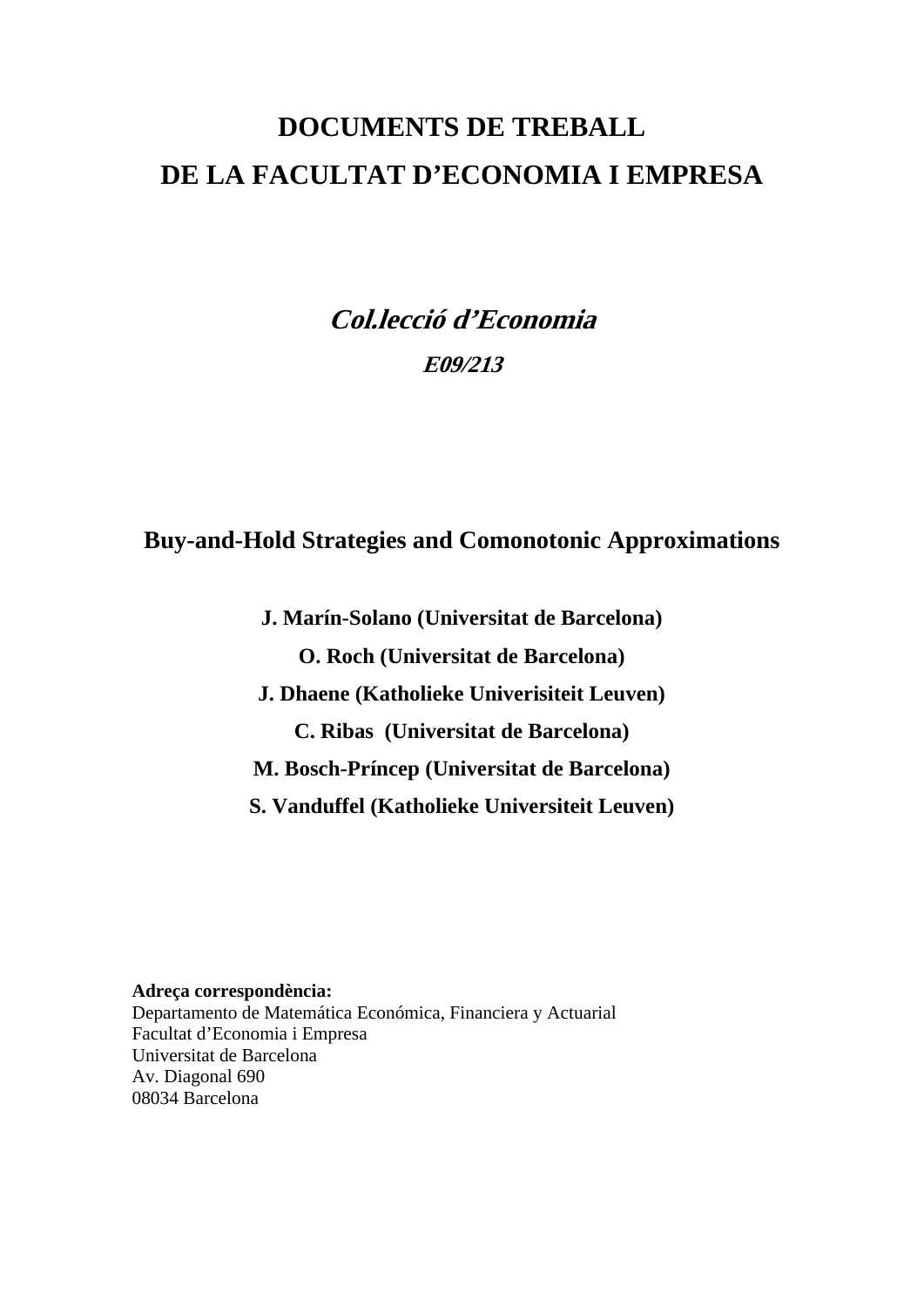Tots els treballs publicats en els "Documents de Treball de la Facultat d'Economia i Empresa" han passat i superat un procès d'avaluació anònima i externa.

© 2009 by M. Bosch-Príncep, J. Dhaene, J. Marín-Solano, C. Ribas, O. Roch, S. Vanduffel ISSN: 1136-8365 Dipòsit Legal: B-5121-2009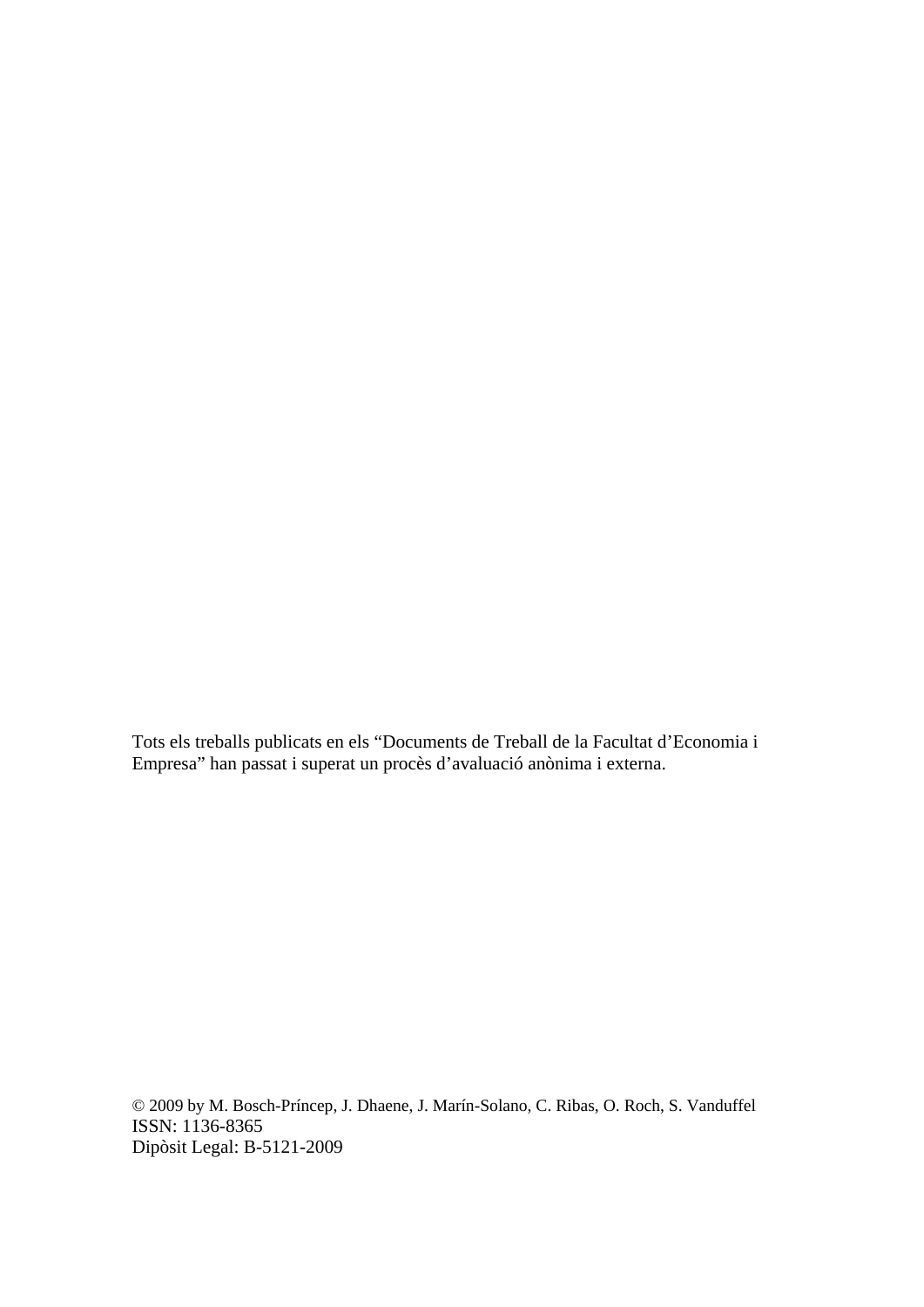#### Abstract:

We investigate optimal buy-and-hold strategies for terminal wealth problems in a multi-period framework. As terminal wealth is a sum of dependent random variables, each of these variables corresponding to an amount of capital that has been invested in a particular asset at a particular date, we first consider approximations that reduce the multivariate randomness to univariate randomness. Next, these approximations are used to determine buy-and-hold strategies that optimize, for a given probability level, the Value at Risk and the Conditional Left Tail Expectation of the distribution function of final wealth. This paper complements Dhaene et al. (2005), where the case of continuous rebalancing is considered.

#### Resum:

En aquest article estudiem estratègies "comprar y mantenir" per a problemes d'optimitzar la riquesa final en un context multi-per´ıode. Com que la riquesa final ´es una suma de variables aleat`ories dependents, on cada una d'aquestes correspon a una quantitat de capital que s'ha invertit en un actiu particular en una data determinada, en primer lloc considerem aproximacions que redueixen l'aleatorietat multivariant al cas univariant. A continuació, aquestes aproximacions es fan servir per determinar les estrat`egies "comprar i mantenir" que optimitzen, per a un nivell de probabilitat donat, el VaR i el CLTE de la funció de distribució de la riquesa final. Aquest article complementa el treball de Dhaene et al. (2005), on es van considerar estratègies de reequilibri constant.

JEL: G11, C61, C63.

Keywords: comonotonicity, lognormal variables, lower bounds, optimal portfolios, risk measures.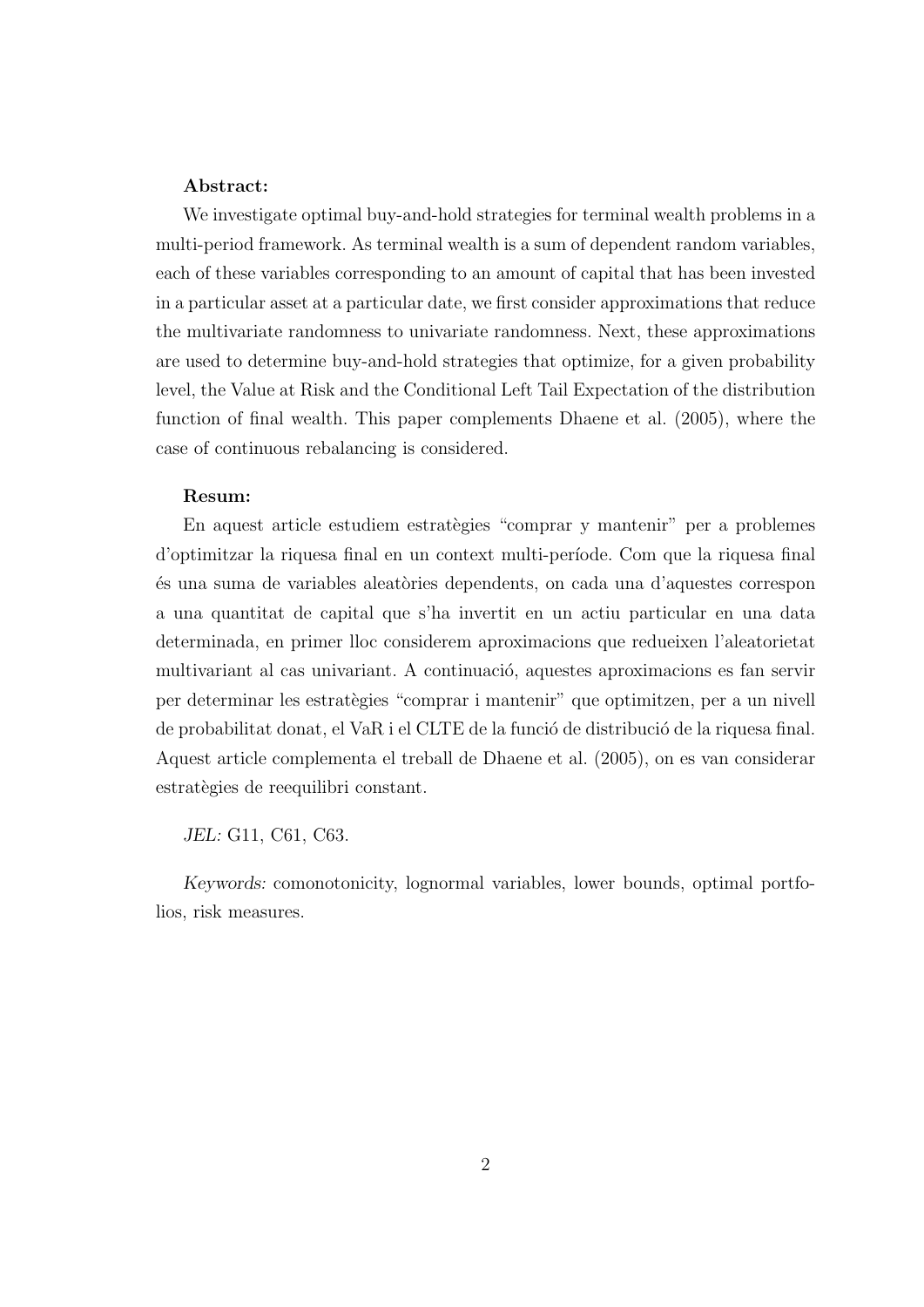## 1 Introduction

Optimal portfolio selection can be defined as the problem that consists in identifying the best allocation of wealth among a basket of securities. The investor chooses an initial asset mix and a particular investment strategy within a given set of strategies, according to which he will buy and sell assets during the whole time period under consideration.

The simplest class of strategies are the so-called "buy-and-hold" strategies, where an initial asset mix is chosen and no rebalancing is performed during the investment period.

In this paper, we aim at finding optimal buy-and-hold strategies for final wealth problems. Note that the case of constant mix strategies was analyzed in Dhaene et al. (2005). Buy-and-hold strategies are an important and popular class of investment strategies. Firstly, they do not require a dynamic follow-up and are easy to implement. Secondly, since no intermediate trading is required, they do not involve transaction costs.

As the investment horizon that we consider is typically long, the Central Limit Theorem provides some justification for the use of a Gaussian model for the stochastic returns, see e.g. Cesari and Cremonini (2003) and McNeil et al. (2005).

We assume that the aim of the decision maker is to maximize the "benefit" he attracts from the final value of his investment. Hence, we maximize a quantity related to terminal wealth, thereby also reflecting the decision maker's risk aversion. In this paper we do not work within the framework of expected utility (Von Neumann & Morgenstern (1947)). Instead, we use distorted expectations within the framework of Yaari's dual theory of choice under risk (Yaari (1987)). We consider strategies that maximize the quantile (or Value-at-Risk) of the final wealth corresponding to a given probability level.

For any buy-and-hold strategy, terminal wealth is a sum of dependent random variables (rv's). In any realistic multiperiod asset model, the distribution function of final wealth cannot be determined analytically. Therefore, we look for accurate analytic approximations for the distribution function (df) or the risk measure at hand. The most direct approximation is given by the so-called "comonotonic upper bound", which is an upper bound for the exact df in the convex order sense, see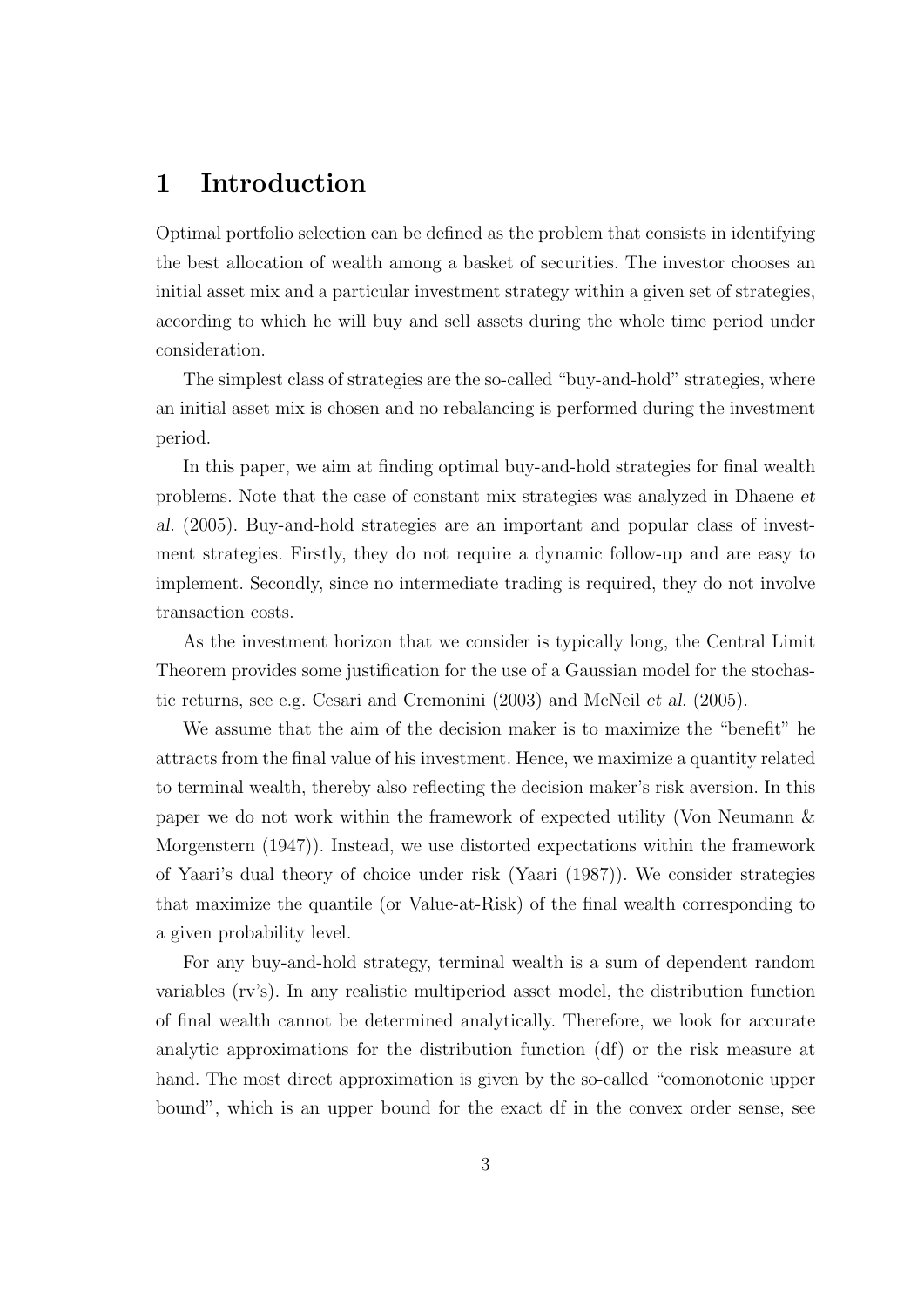Kaas et al. (2000). However, much better approximations can be obtained by using comonotonic lower bound approximations; see Dhaene *et al.* (2002a,b), Vanduffel *et* al. (2005) and Vanduffel et al. (2008). The advantages of working with these approximations are related to the fact that, for any given investment strategy, they enable accurate and easy-to-compute approximations to be obtained for risk measures that are additive for comonotonic risks, such as quantiles, conditional tail expectations and, more generally, distortion risk measures.

The paper is organized as follows. Section 2 gives a brief review of some important risk measures, such as Value-at-Risk and Conditional Left Tail Expectation, and also introduces the different comonotonic bounds for sums of rv's used throughout the paper. In Section 3, the basic variables of the problem, such as dynamic price equations and investment strategies are introduced, and buy-and-hold strategies are described. In Section 4, we derive explicit expressions for upper and lower comonotonic bounds for terminal wealth when following a buy-and-hold strategy. Section 5 is devoted to finding optimal buy-and-hold strategies in the case where one is focusing on maximizing a Value-at-Risk or a Conditional Left Tail Expectation. The results are investigated numerically to illustrate the level of accurateness of the different comonotonic approximations. Section 6 concludes the paper.

## 2 Preliminaries

#### 2.1 Risk measures

All rv's considered in this paper are defined on a given filtered probability space  $(\Omega, \mathcal{F}, {\{\mathcal{F}_t\}}_{t\geq 0}, \mathbf{P}).$ 

In order to make decisions, we use risk measures. A risk measure is a mapping from a set of relevant rv's to the real line R. Firstly, let us consider the Value-at-Risk at level p (also called the p-quantile) of a rv X. It is defined as

$$
Q_p[X] = F_X^{-1}(p) = \inf\{x \in \mathbb{R} \mid F_X(x) \ge p\}, \ p \in (0,1) ,
$$

where  $F_X(x) = Pr(X \le x)$  and by convention inf $\{\emptyset\} = +\infty$ .

We can also define the related risk measure

$$
Q_p^+[X] = \sup\{x \in \mathbb{R} \mid F_X(x) \le p\}, \ p \in (0,1) ,
$$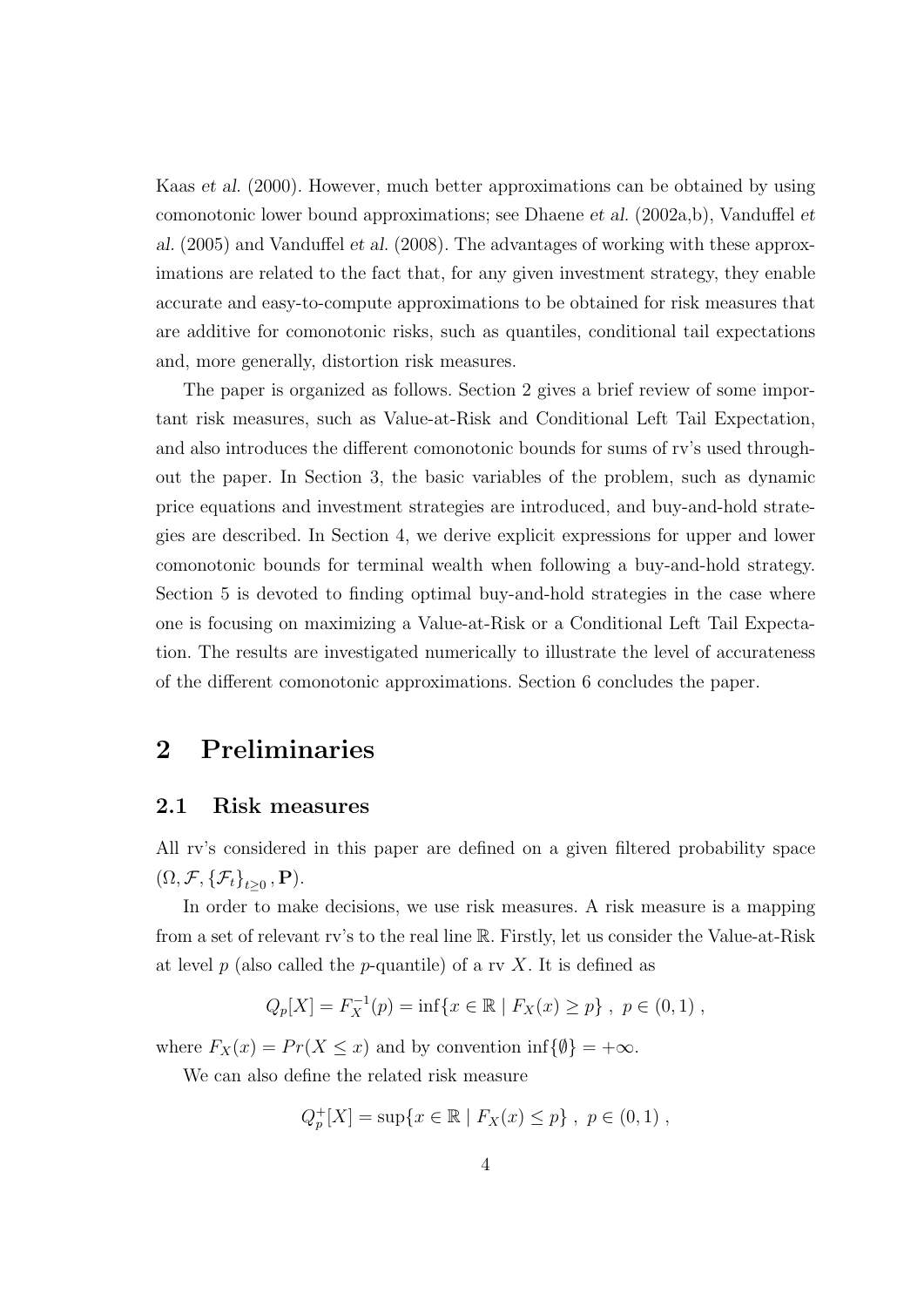where by convention  $\sup\{\emptyset\} = -\infty$ .

If  $F_X$  is strictly increasing, then  $Q_p[X] = Q_p^+[X]$ , for every  $p \in (0,1)$ .

In this paper, we also use the Conditional Left Tail Expectation at level  $p$ , which is denoted by  $CLTE_p[X]$ . It is defined as

$$
CLTE_p[X] = E[X \mid X < Q_p^+[X]] , p \in (0,1) .
$$

If  $CTE_p[X] = E[X \mid X > Q_p[X]]$  denotes the Conditional Tail Expectation,

$$
CLTE_{1-p}[X] = -CTE_p[-X]. \qquad (2.1)
$$

We refer to Dhaene *et al.* (2006) for an overview of the properties of distortion risk measures.

#### 2.2 Comonotonic bounds for sums of random variables

A random vector  $\mathbf{X} = (X_1, X_2, \dots, X_n)$  is said to be comonotonic if

$$
(X_1, X_2, \ldots, X_n) \stackrel{d}{=} (F_{X_1}^{-1}(U), F_{X_2}^{-1}(U), \ldots, F_{X_n}^{-1}(U)),
$$

where  $U$  is an rv uniformly distributed on the unit interval. We refer to Dhaene  $et$ al. (2002a,b) for an extensive overview on comonotonicity and a discussion of some of its applications.

The risk measures  $Q_p$  and  $CLTE_p$  have the convenient property that they are additive for sums of comonotonic risks, i.e., if  $\mathbf{X} = (X_1, X_2, \dots, X_n)$  is a comonotonic random vector and  $S = X_1 + X_2 + \cdots + X_n$ , then we have that

$$
Q_p[S] = \sum_{i=1}^n Q_p[X_i]
$$

and

$$
CLTE_p[S] = \sum_{i=1}^{n} CLTE_p[X_i],
$$

provided all marginal distributions  $F_{X_i}$  are continuous.

Now, let  $\mathbf{X} = (X_1, X_2, \dots, X_n)$  be a random vector of dependent rv's  $X_i$ ,  $i =$  $1, \ldots, n$ , and let  $S = X_1 + X_2 + \cdots + X_n$  be the corresponding sum. In some cases the df of  $S$  can be determined; for instance, when  $X$  is a multivariate normally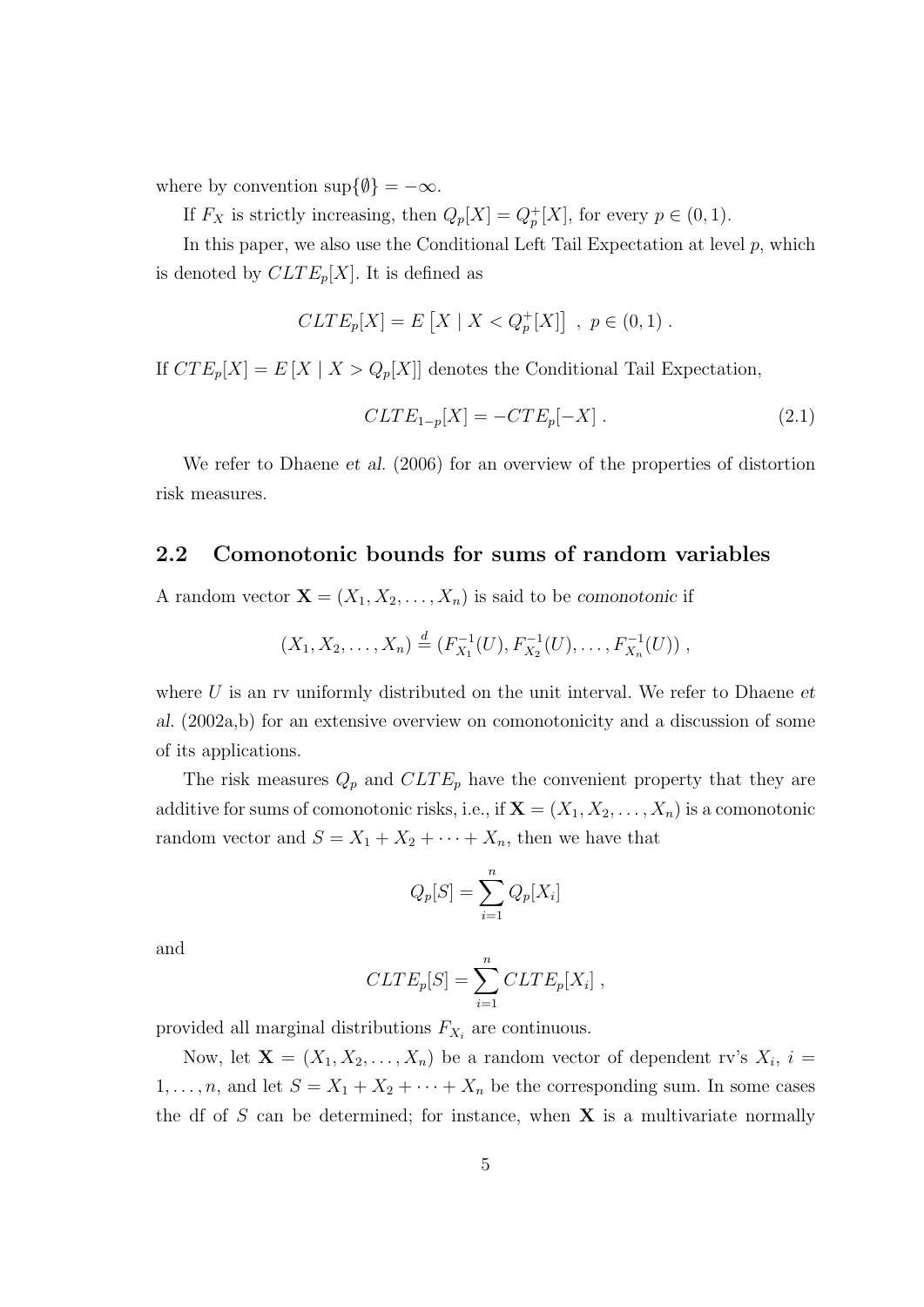or elliptically distributed rv, but in general this a difficult exercise. Kaas et al.  $(2000)$  and Dhaene et al  $(2002a,b)$  showed that there are situations where good and analytically tractable approximations for the df and the risk measures of S can be found. These approximations are bounds in convex order. An rv X is said to be convex smaller than another rv Y, denoted by  $X \leq_{cx} Y$ , if

$$
E[X] = E[Y],
$$
  
 
$$
E[(X-d)_+] \leq E[(Y-d)_+], \text{ for all } d \in \mathbb{R}.
$$

Let  $U$  be the uniform distribution on the unit interval. For any random vector  $(X_1, X_2, \ldots, X_n)$  and any rv  $\Lambda$ , we define

$$
S^{c} = \sum_{i=1}^{n} F_{X_{i}}^{-1}(U), \text{ and } S^{l} = \sum_{i=1}^{n} E[X_{i} | \Lambda].
$$

It can be proven that  $S^l \leq_{cx} S \leq_{cx} S^c$ , see Kaas *et al.* (2000). The bound  $S^c$ is the so-called comonotonic upper bound, and whilst its risk measures are often readily available they do not provide us with good approximations for the risk measures of S in general. Essentially, this is because the comonotonic vector  $(F_{X_1}^{-1})$  $X_1^{-1}(U), F_{X_2}^{-1}(U), \ldots, F_{X_n}^{-1}(U)$  entails a maximal correlation between the rv's  $X_i$ and  $X_j$ , for every  $i, j = 1, \ldots, n$ . On the other hand, for the lower bound  $S^l$  to be of real use, we need more explicit expressions for the rv's  $E[X_i | \Lambda]$ . Fortunately, in the lognormal case such expressions are readily available, as we show below. The challenge consists in choosing the rv  $\Lambda$  in such a way that the convex lower bound  $S^l = E[S | \Lambda]$  is 'close' to the rv S.

#### 2.3 Sums of log-normal random variables

Consider the multivariate normal random vector  $(Z_1, Z_2, \ldots, Z_n)$ , and the nonnegative real numbers  $\alpha_i$ ,  $i = 1, \ldots, n$ . In this case, the sum S defined by

$$
S = \sum_{i=1}^{n} \alpha_i e^{Z_i}
$$

is a sum of dependent lognormal rv's.

The comonotonic upper bound  $S<sup>c</sup>$  for S is given by

$$
S^{c} = \sum_{i=1}^{n} F_{\alpha_{i} e^{Z_{i}}}(U) = \sum_{i=1}^{n} \alpha_{i} e^{E[Z_{i}] + \sigma_{Z_{i}} \Phi^{-1}(U)}.
$$
 (2.2)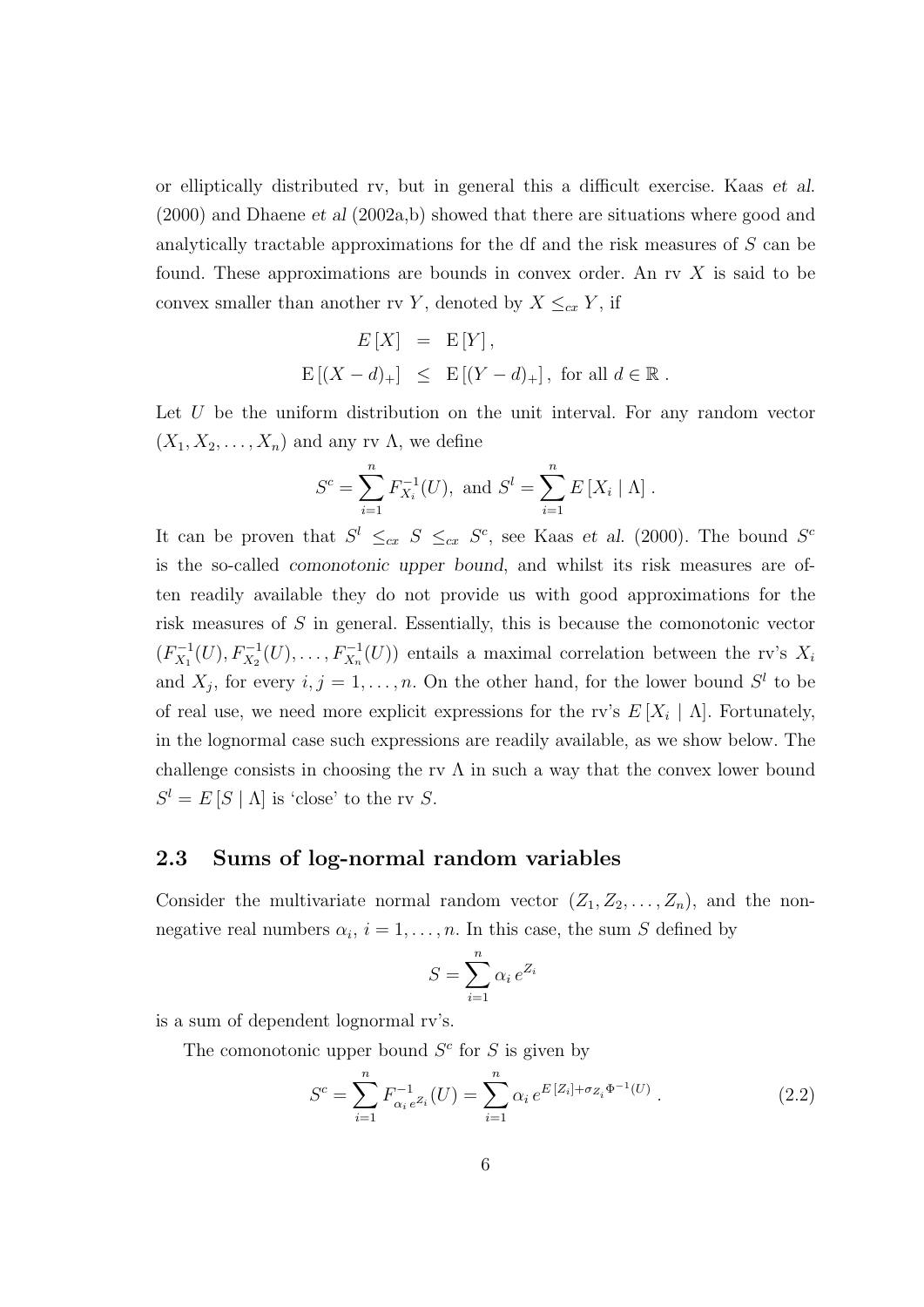In order to obtain a lower bound  $S<sup>l</sup>$  for S, we consider a conditioning rv  $\Lambda$  which is a linear combination of the different  $Z_i$ ,

$$
\Lambda = \sum_{j=1}^n \gamma_j Z_j .
$$

After some computations (see Dhaene et al. (2002b)), we find that the lower bound  $S^l = \sum_{i=1}^n \alpha_i E[e^{Z_i} | \Lambda]$  is given by

$$
S^{l} = \sum_{i=1}^{n} \alpha_{i} e^{E[Z_{i}|\Lambda] + \frac{1}{2}Var[Z_{i}|\Lambda]}, \qquad (2.3)
$$

with

$$
E[Z_i | \Lambda] = E[Z_i] + r_i \sigma_{Z_i} \frac{\Lambda - E[\Lambda]}{\sigma_{\Lambda}},
$$
  
 
$$
Var[Z_i | \Lambda] = (1 - r_i^2) \sigma_{Z_i}^2
$$

and where  $r_i$  is the correlation coefficient between  $Z_i$  and  $\Lambda$ , whereas  $\Phi$  is the standard normal df. If all  $r_i$  are positive, then  $S^l$  is a comonotonic sum.

In order to obtain accurate approximations for the df of  $S$ , we choose the coefficients  $\gamma_j$  in such a way that they minimize some "distance" between S and  $S^l$ . In this paper, we use four different approaches.

1. The 'Taylor-based' lower bound approach. In Kaas et al. (2000) and Dhaene et al. (2002b), the parameters  $\gamma_j$  are chosen such that  $\Lambda$  is a linear transformation of a first order approximation to S. After a straightforward derivation, the parameters  $\gamma_i$  turn out to be given by

$$
\gamma_j = \alpha_j \, e^{E\left[Z_j\right]} \,. \tag{2.4}
$$

2. The 'Maximal Variance' lower bound approach. As we have that  $Var[S^l]$  $\leq$  Var $[S^l]+E[Var[S|\Lambda]] = Var[S]$ , it seems reasonable to choose the coefficients  $\gamma_j$  such that the variance of  $S^l$  is maximized. This idea led Vanduffel *et al.* (2005) to maximise an approximate expression for  $\text{Var}[S^l]$ . They obtain

$$
\gamma_j = \alpha_j e^{E[Z_j] + \frac{1}{2}\sigma_{Z_j}^2} = \alpha_j E\left[e^{Z_j}\right] \tag{2.5}
$$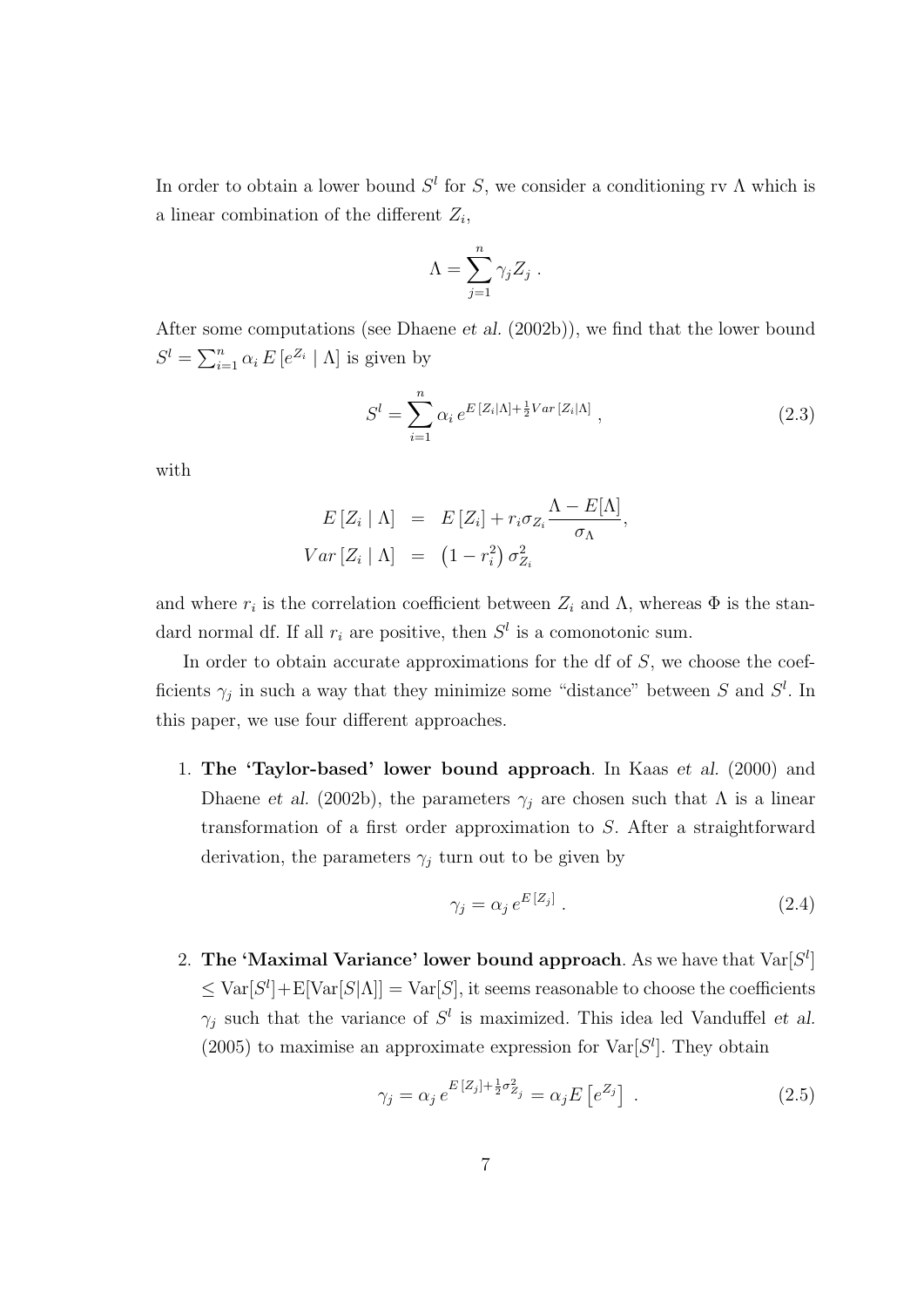3. The 'MV-Minimal  $CLTE_p$ ' lower bound approach. The two lower bounds described above are constructed in such a way that they lead to an overall good approximation for the distribution function for the sum S. In Vanduffel et al.  $(2008)$  a 'locally' optimal  $\Lambda$  was introduced such that the df of the corresponding lower bound  $E[S | \Lambda]$  is close to the df of S in a particular upper or lower tail of the distribution.

The convex ordering that exists between the rv's  $S^l$ , S and  $S^c$  implies that  $CLTE_p[S^c] \leq CLTE_p[S] \leq CLTE_p[S^l];$  see Dhaene et al. (2006). Then,  $\Lambda$  is optimal for measuring the lower tail for the df of S in case  $CLTE_p[S^l]$  becomes 'as small as possible'. In particular, let  $r_i$  denote the correlation coefficients between  $Z_i$  and the rv  $\Lambda$  obtained from the 'Maximal Variance' approach. Then, the parameters  $\gamma_j$  minimizing a first-order approximation for the  $CLTE_p[S^l]$ in a neighborhood of  $r_i$  are given by

$$
\gamma_j = \alpha_j \, e^{E[Z_j] + \frac{1}{2}\sigma_{Z_j}^2} \cdot e^{-\frac{1}{2}(r_j \sigma_{Z_j} - \Phi^{-1}(p))^2}
$$
\n(2.6)

.

with

$$
r_j = \frac{\sum_{k=1}^n \alpha_k E\left[e^{Z_k}\right] \text{Cov}\left[Z_j, Z_k\right]}{\sigma_{Z_j} \cdot \sqrt{\sum_{k=1}^n \sum_{l=1}^n \alpha_k \alpha_l E\left[e^{Z_k}\right] E\left[e^{Z_l}\right] \text{Cov}\left[Z_k, Z_l\right]}}
$$

Note that from relation (2.1) it follows that minimizing  $CLTE_p[S^l]$  is equivalent to maximizing  $CTE_p[S^l]$ . Therefore, the coefficients (2.6) also give rise to lower bound approximations that provide a good fit in the upper tail.

4. The 'T-Minimal  $CLTE_p$ ' lower bound approach. In this paper we introduce this bound, which is similar to the previous one, but now the first order approximation is performed in a neighborhood of the correlation coefficient  $r_i$ which represents the correlation between the  $Z_i$  and the rv  $\Lambda$  obtained from the 'Taylor' approach. In this case, we find that the coefficients  $\gamma_j$  in  $\Lambda$  are given by (2.6) with

$$
r_j = \frac{\sum_{k=1}^n \alpha_k e^{E[Z_k]} \text{Cov}[Z_j, Z_k]}{\sigma_{Z_j} \cdot \sqrt{\sum_{k=1}^n \sum_{l=1}^n \alpha_k \alpha_l e^{E[Z_k]} e^{E[Z_l]} \text{Cov}[Z_k, Z_l]}}.
$$

Indeed, Vanduffel et al. (2008) provided some evidence that the 'Taylor-based' lower bound approach is likely to be more appropriate in the approximation of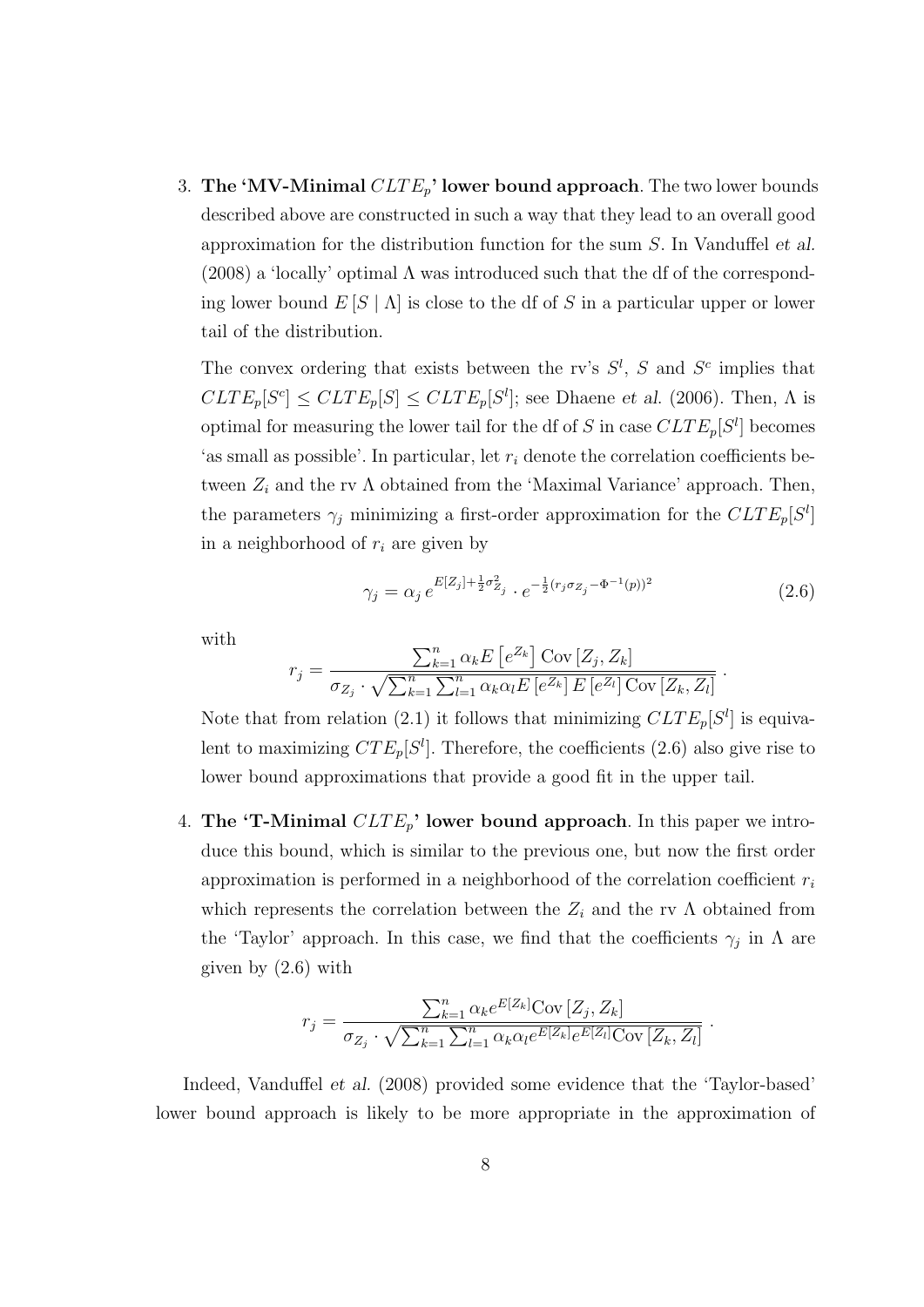the left tail of the distribution of S, whereas the 'Maximal Variance' lower bound approach is more accurate in the case where one focuses on the right tail of S. As we illustrate numerically, the same kind of observations also holds, as expected, for the related 'T-Minimal  $CLTE_p$ ' and 'MV-Minimal  $CLTE_p$ ' lower bound approaches. Note that from the investors' point of view, the risk of the final wealth rv is in the left tail of its distribution, which corresponds to small outcomes of final wealth.

## 3 General description of the problem

#### 3.1 The Black & Scholes setting

We adopt the classical continuous-time framework pioneered by Merton (1971), and which is nowadays mostly referred to as the Black and Scholes setting. Let  $t = 0$  be now and let the time unit be equal to 1 year. We assume that there  $m+1$  securities available in the financial market. One of them is a risk-free security (for instance, a cash account). Its unit price, denoted as  $P^{0}(t)$ , will evolve according to the following ordinary differential equation:

$$
\frac{\mathrm{d}P^0(t)}{P^0(t)} = r \mathrm{d}t ,
$$

where  $r > 0$  and  $P^0(0) = p_0 > 0$ . There are also m risky assets (stock funds, for instance). Let  $P^{i}(t)$ ,  $i = 1, ..., m$ , denote the price for 1 unit of the risky asset i at time t. We assume that  $P^{i}(t)$  evolves according to a geometric Brownian motion, described by the following system of differential equations:

$$
\frac{\mathrm{d}P^{i}(t)}{P^{i}(t)}=\mu_{i}\mathrm{d}t+\sum_{j=1}^{d}\sigma_{i}\mathrm{d}B^{i}(t),\ i=1,\ldots,m,
$$

where  $P^{i}(0) = p_{i} > 0$ ,  $(B^{1}(t),...,B^{m}(t))$  is a m-dimensional Brownian motion process. The  $B^{i}(t)$  are standard Brownian motions with  $Cov(B^{i}(t), B^{j}(t + s)) =$  $\sigma_{ij}$  $\frac{\sigma_{ij}}{\sigma_i \sigma_j} t$ , for  $t, s \geq 0$ . We assume that r and the drift vector of the risky assets  $\mu =$  $(\mu_1, \ldots, \mu_m)$  remain constant over time, and also that  $\mu \neq (r, \ldots, r)$ .

We define the matrix  $\Sigma = (\sigma_{ij}), i, j = 1, \ldots, m$ , with  $\sigma_{ii} \equiv \sigma_i^2$ . We assume that  $\Sigma$  is positive definite. In particular, this implies that all  $\sigma_{ii} > 0$  (all m risky assets are indeed risky) and that  $\Sigma$  is nonsingular.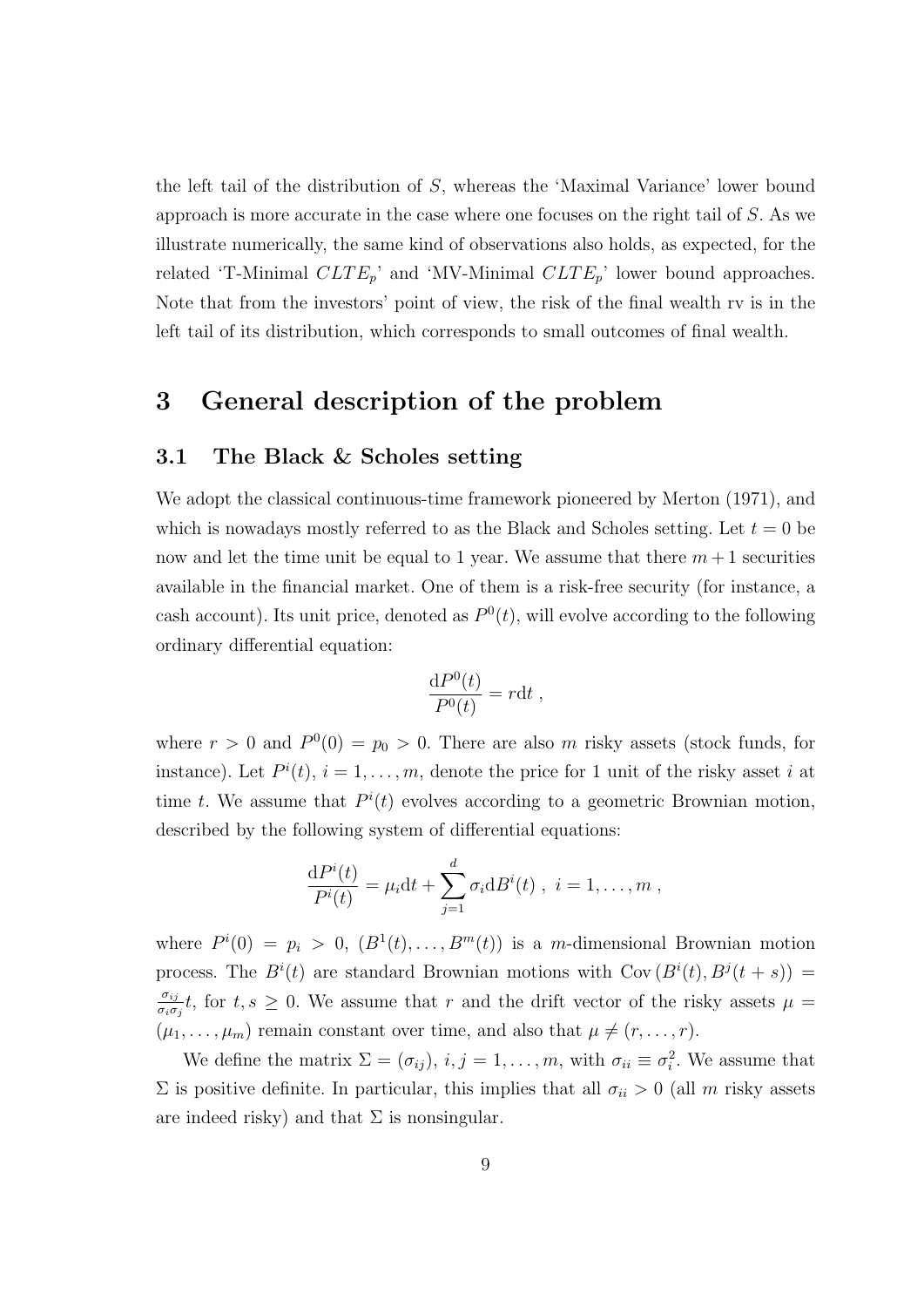Finally, let us analyze the return in one year for an amount of 1 unit that is invested at time  $k-1$  in asset i. If  $Y_k^i$  denotes the random yearly log-return of account *i* in year *k*, then  $e^{Y_k^i}$  =  $P^i(k)$  $\frac{1}{P^i(k-1)}$ 

The random yearly returns  $Y_k^i$ ,  $i = 1, ..., m$ , are independently and normally distributed with

$$
E[Y_k^i] = \mu_i - \frac{1}{2}\sigma_i^2,
$$
  
\n
$$
Var[Y_k^i] = \sigma_i^2,
$$
  
\n
$$
Cov[Y_k^i, Y_l^j] = \begin{cases} 0 & \text{if } k \neq l \\ \sigma_{ij} & \text{if } k = l. \end{cases}
$$

Hence,  $\Sigma$  is the Variance-Covariance Matrix of the one-period logarithms  $(Y_k^1, \ldots, Y_k^n)$ .

#### 3.2 Buy-and-Hold strategies and terminal wealth

In this paper, we focus on buy-and-hold strategies. We consider the following terminal wealth problem:

- New investments are made once a year, with  $\alpha_i \geq 0$  the investment at time *i*,  $i = 0, 1, \ldots, n - 1.$
- The  $\alpha_i$  are invested in the  $m+1$  assets according to a buy-and-hold strategy characterized by the vector of pre-determined proportions  $\Pi(t) = (\pi_0(t), \ldots, \pi_m(t)),$ for  $t = 0, 1, \ldots, n - 1$ , with  $\sum_{j=0}^{m} \pi_j(t) = 1$ .
- The proportions according to which the new investments are made do not vary over time, i.e.  $\Pi(t) = (\pi_0, \pi_1, \ldots, \pi_m)$ .
- The investor does not perform any other trading activity during the investment period  $[0, n]$ .

Our aim is to evaluate the random terminal wealth  $W_n(\Pi)$  for a given buy-andhold strategy  $\Pi = (\pi_0, \pi_1, \dots, \pi_m)$  and a given (deterministic) vector of savings  $(\alpha_0, \alpha_1, \ldots, \alpha_{n-1}).$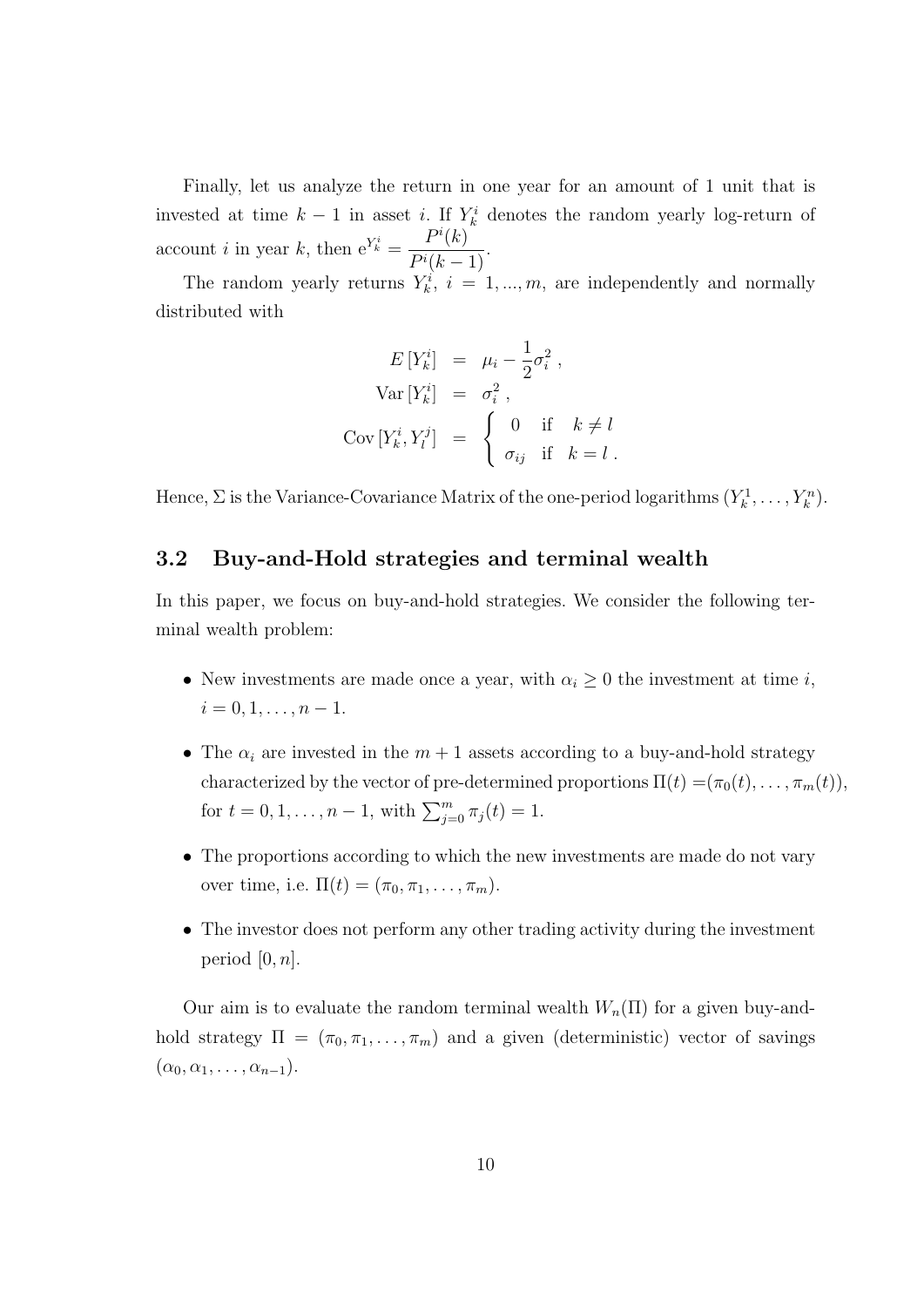Let  $Z_j^i$  be the total log-return, over the period  $[j, n]$  of 1 unit of capital invested at time  $t = j$  in asset  $i, i = 0, 1, \ldots, m$ :

$$
Z_j^i = \sum_{k=j+1}^n Y_k^i . \t\t(3.1)
$$

Note that, for every asset  $i, i = 1, \ldots, m$ , the different  $Z_j^i$  are n dependent normally distributed rv's with

$$
E\left[Z_j^i\right] = (n-j)\left[\mu_i - \frac{1}{2}\sigma_i^2\right],\tag{3.2}
$$

$$
\sigma_{Z_j^i}^2 = (n-j)\sigma_i^2 \,, \tag{3.3}
$$

whereas for the risk-free component  $(i = 0)$  we find that  $Z_j^0$  is given by  $Z_j^0 = E[Z_j^i] =$  $(n-j)r$ . Hence, by denoting  $\mu_0 = r$  and  $\sigma_0^2 = 0$ , we find that expressions (3.1) also cover the case  $i = 0$ .

Investing according to the buy-and-hold strategy  $\Pi = (\pi_0, \pi_1, \dots, \pi_m)$ , we find that the terminal wealth of the investments in asset class  $i$  is given by

$$
W_n^i(\Pi) = \sum_{j=0}^{n-1} \pi_i \, \alpha_j \, e^{Z_j^i} \, .
$$

The total terminal wealth  $W_n(\Pi)$  is then given by

$$
W_n(\Pi) = \sum_{i=0}^{m} W_n^i(\Pi) = \sum_{i=0}^{m} \sum_{j=0}^{n-1} \pi_i \, \alpha_j \, e^{Z_j^i} \,. \tag{3.4}
$$

# 4 Upper and lower bounds for the terminal wealth

From (3.4) it becomes clear that  $W_n(\Pi)$  is the sum of  $m \cdot n$  dependent log-normal rv's and a constant term which represents the final wealth of the risk free investments. In general, it is not possible to determine the df of  $W_n(\Pi)$  analytically. In order to obtain good analytical approximations for risk measures related to  $W_n(\Pi)$ , we determine the comonotonic bounds described in Section 2.3.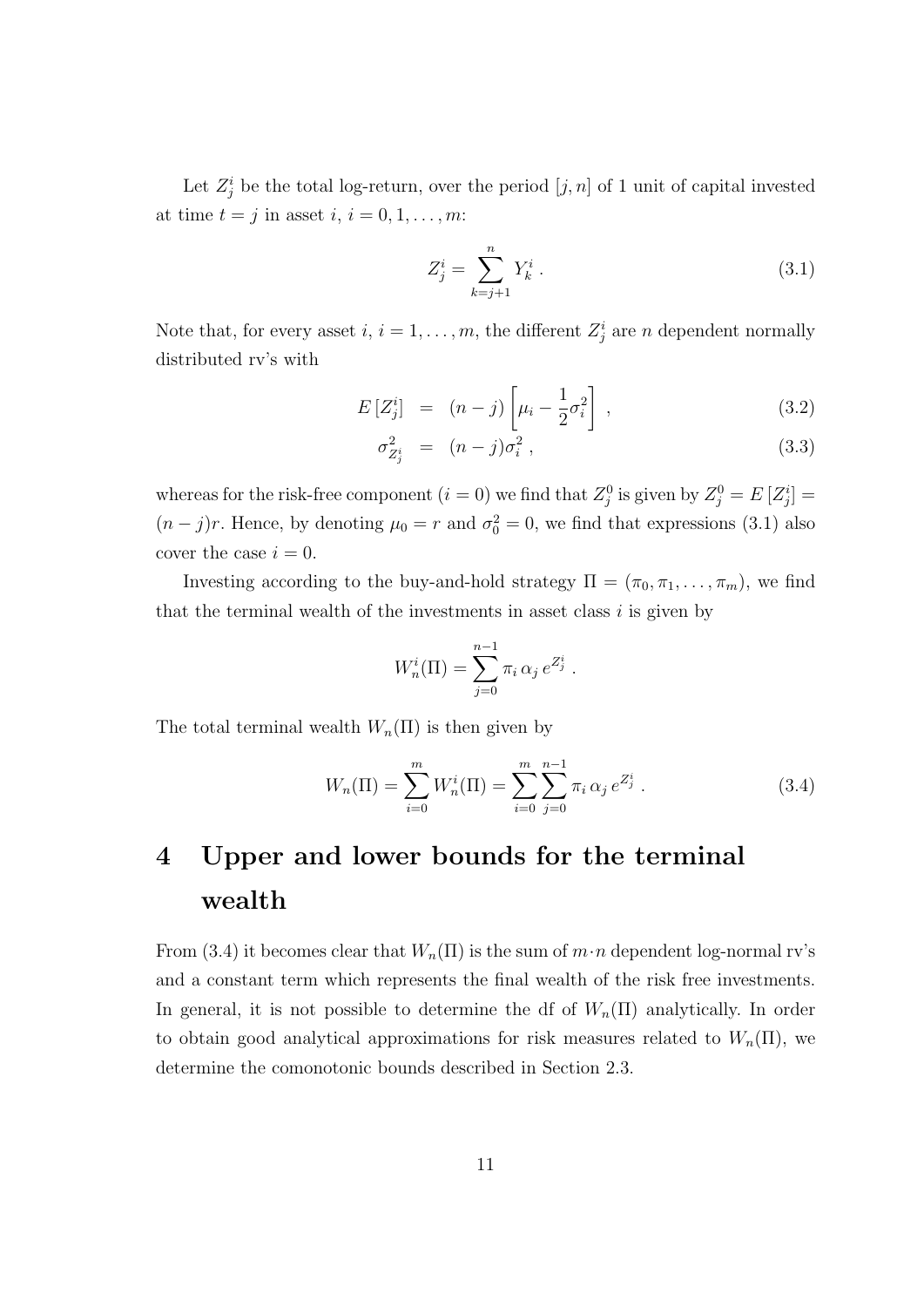#### 4.1 Comonotonic upper bound

The terminal wealth for the buy-and-hold strategy  $\Pi = (\pi_0, \pi_1, \dots, \pi_m)$  is given by (3.4). From (3.2), (3.3) and (2.2), we obtain

$$
W_n^c(\Pi) = \sum_{i=0}^m \sum_{j=0}^{n-1} \pi_i \, \alpha_j \, e^{(n-j)(\mu_i - \frac{1}{2}\sigma_i^2) + \sqrt{n-j}\sigma_i \Phi^{-1}(U)} \,. \tag{4.1}
$$

Note that  $W_n^c(\Pi)$  is linear in the investment proportions  $\pi_i$ ,  $i = 0, 1, \ldots, m$ .

### 4.2 The 'Taylor-based' lower bound

For the sum of log-normal rv's and the constant term given by (3.4), we know from Section 2.2 that lower bounds can be obtained as  $W_n^l(\Pi) = E[W_n(\Pi) | \Lambda(\Pi)]$ , where  $\Lambda(\Pi)$  is a linear combination of  $Z_j^i$ . Following the results in Section 2.3, we choose

$$
\Lambda(\Pi) = \sum_{i=1}^{m} \sum_{j=0}^{n-1} \gamma_{ij}(\Pi) \cdot Z_j^i . \tag{4.2}
$$

From (2.4), it follows that the coefficients  $\gamma_{ij}(\Pi)$  for the Taylor-based approach are given by

$$
\gamma_{ij}(\Pi) = \pi_i \, \alpha_j \, e^{E\left[Z_j^i\right]} \,. \tag{4.3}
$$

Therefore, from (3.2) we obtain

$$
\Lambda(\Pi) = \sum_{i=1}^{m} \sum_{j=0}^{n-1} \pi_i \, \alpha_j \, e^{(n-j) \left[ \mu_i - \frac{1}{2} \sigma_i^2 \right]} Z_j^i \, .
$$

From (2.3) we know that

$$
W_n^l(\Pi) \stackrel{d}{=} \sum_{i=0}^m \sum_{j=0}^{n-1} \pi_i \, \alpha_j \, e^{A_j^i(\Pi)} \,, \tag{4.4}
$$

where

$$
A_j^i(\Pi) = E[Z_j^i] + \frac{1}{2}(1 - r_{ij}^2(\Pi))\sigma_{Z_j^i}^2 + r_{ij}(\Pi)\sigma_{Z_j^i}\Phi^{-1}(U)
$$
  
= 
$$
(n - j)\left(\mu_i - \frac{1}{2}r_{ij}^2(\Pi)\sigma_i^2\right) + r_{ij}(\Pi)\sqrt{n - j}\sigma_i\Phi^{-1}(U).
$$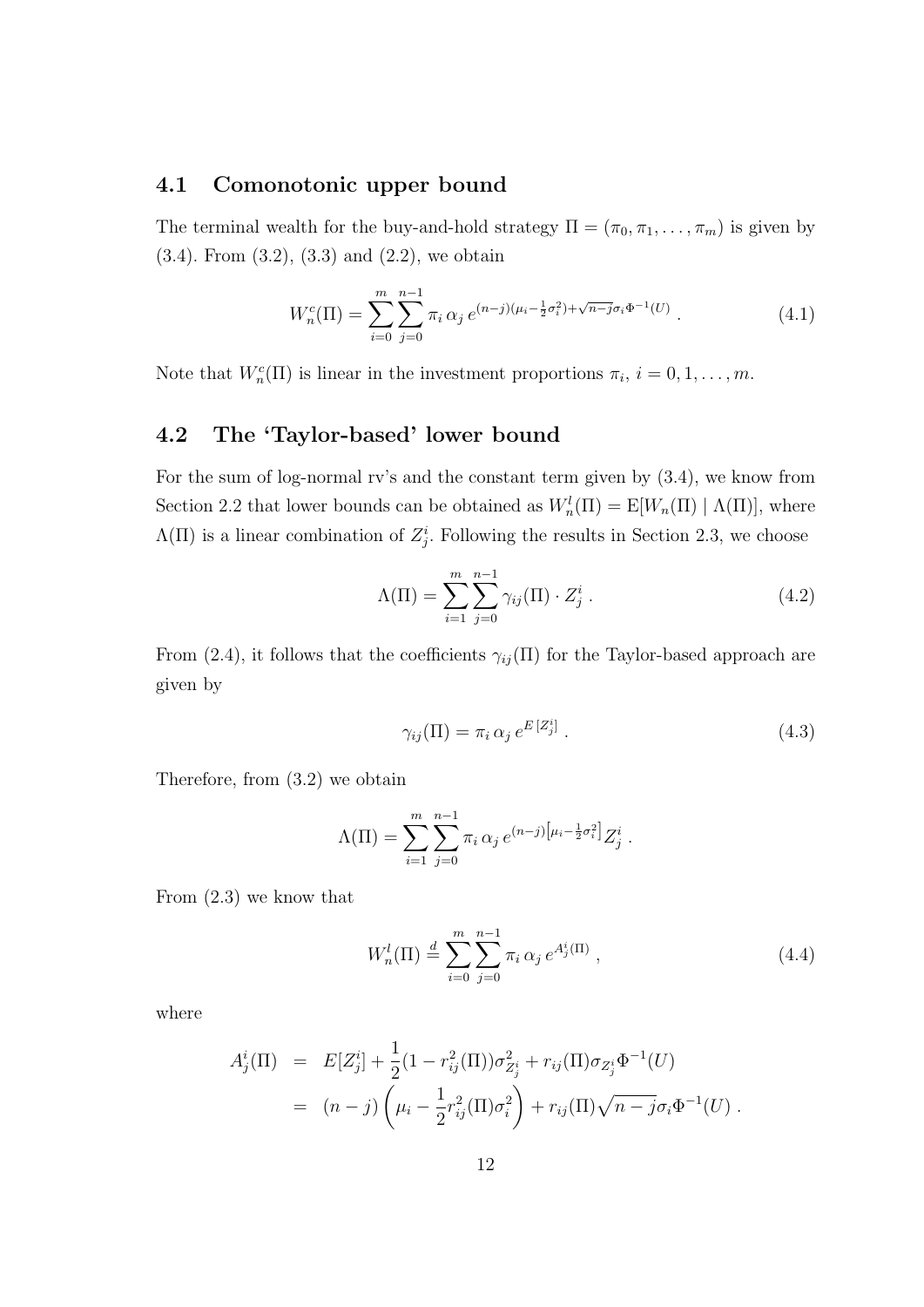It remains to compute the correlation coefficients  $r_{ij}(\Pi)$ , for  $i = 1, \ldots, m, j =$  $0, 1, \ldots, n-1$ :

$$
r_{ij}(\Pi) = \frac{\text{Cov}[Z_j^i, \Lambda(\Pi)]}{\sqrt{\text{Var}[Z_j^i]}\sqrt{\text{Var}[\Lambda(\Pi)]}}
$$

First, note that

$$
\sqrt{\text{Var}[Z_j^i]} = \sqrt{n-j} \,\sigma_i \;.
$$

Moreover, since  $\Lambda(\Pi) = \sum_{i=0}^{m} \sum_{j=0}^{n-1} \gamma_{ij}(\Pi) Z_j^i$  we find that

$$
Var[\Lambda(\Pi)] = \sum_{i=1}^{m} \sum_{k=1}^{m} \sum_{j=0}^{n-1} \sum_{l=0}^{n-1} \gamma_{ij}(\Pi) \gamma_{kl}(\Pi) Cov[Z_j^i, Z_l^k].
$$
 (4.5)

.

**Lemma 1** For every  $i, k = 1, \ldots, m$ , and  $j, l = 0, 1, \ldots, n-1$ , it holds that

$$
Cov[Z_j^i, Z_l^k] = (n - \max(j, l))\sigma_{ik}.
$$

Proof: Straightforward.

From relation (4.5), we obtain by using Lemma 1 that

Var
$$
[\Lambda(\Pi)]
$$
 =  $\sum_{i=1}^{m} \sum_{k=1}^{m} \sum_{j=0}^{n-1} \sum_{l=0}^{n-1} \gamma_{ij}(\Pi) \gamma_{kl}(\Pi) (n - \max(j, l)) \sigma_{ik}$ .

Finally note that, for  $i = 1, \ldots, m$ ,

$$
Cov [Z_j^i, \Lambda(\Pi)] = Cov \left[ Z_j^i, \sum_{k=0}^m \sum_{l=0}^{n-1} \gamma_{kl}(\Pi) Z_l^k \right] = \sum_{k=1}^m \sum_{l=0}^{n-1} \gamma_{kl}(\Pi) Cov [Z_j^i, Z_l^k]
$$
  

$$
= \sum_{k=1}^m \sum_{l=0}^{n-1} \gamma_{kl}(\Pi) (n - \max(j, l)) \sigma_{ik} .
$$
 (4.6)

From  $(4.2)-(4.6)$  we arrive at the following result:

Proposition 1 The Taylor-based lower bound is determined by

$$
W_n^l(\Pi) \stackrel{d}{=} \sum_{i=0}^m \sum_{j=0}^{n-1} \pi_i \, \alpha_j \, e^{(n-j)\left(\mu_i - \frac{1}{2}r_{ij}^2(\Pi)\sigma_i^2\right) + r_{ij}(\Pi)\sqrt{n-j}\sigma_i \Phi^{-1}(U)},
$$

 $\Box$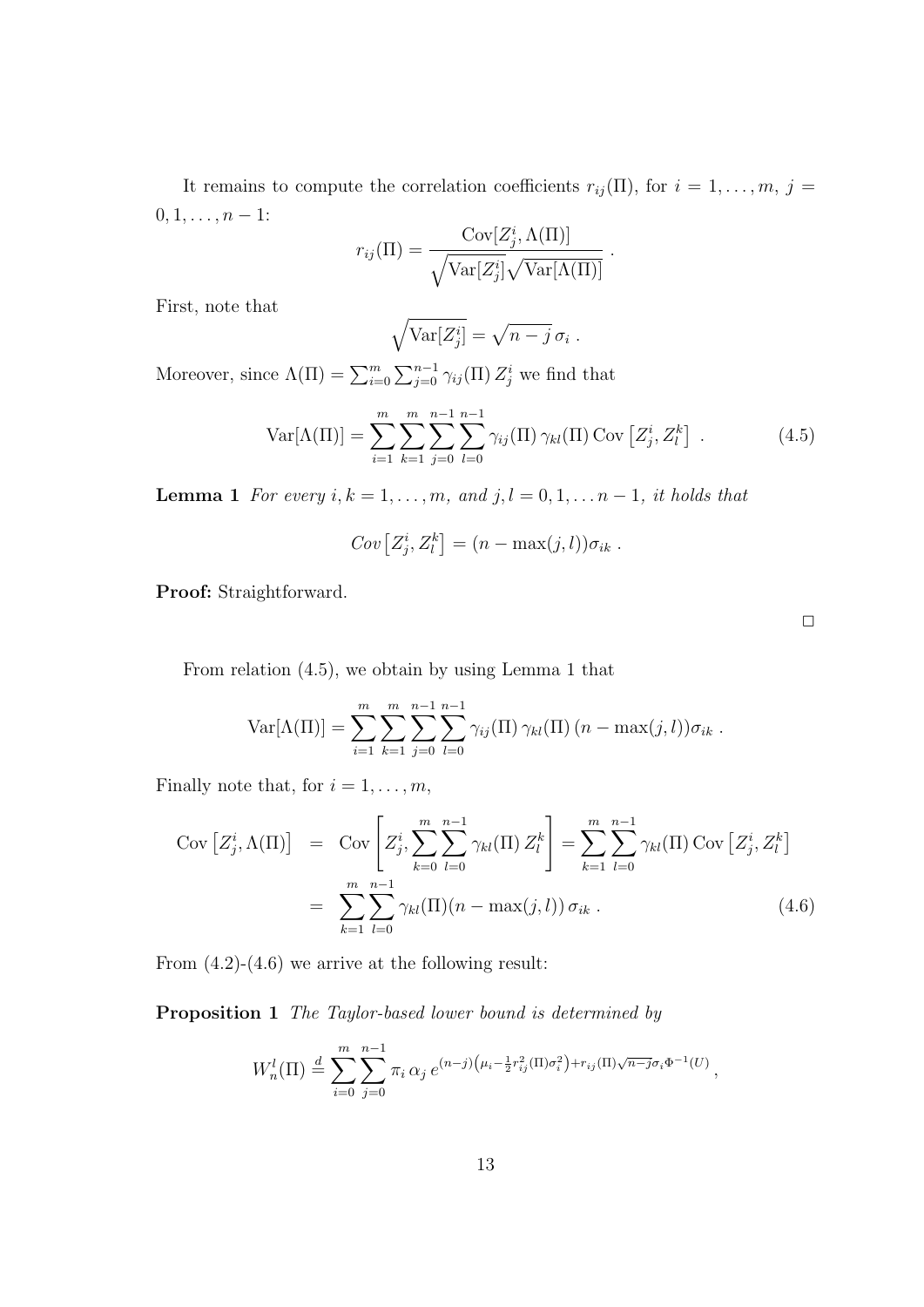where the correlation coefficients  $r_{ij}(\Pi)$  are given by

$$
r_{ij}(\Pi) = (4.7)
$$

$$
\frac{\sum_{k=1}^{m} \sum_{l=0}^{n-1} \pi_k \alpha_l (n - \max(j, l)) \sigma_{ik} e^{(n-l)[\mu_k - \frac{1}{2}\sigma_k^2]}}{\sigma_i \left[ (n-j) \sum_{s,k=1}^{m} \sum_{t,l=0}^{n-1} \pi_s \pi_k \alpha_t \alpha_l (n - \max(t, l)) \sigma_{sk} e^{(n-t)[\mu_s - \frac{1}{2}\sigma_s^2] + (n-l)[\mu_k - \frac{1}{2}\sigma_k^2]}\right]^{1/2}}
$$
  
for  $i = 1, ..., m, j = 0, ..., n - 1$ , and  $r_{0j}(\Pi) = 0$ .

Note that, for  $\alpha_i \geq 0$ ,  $i = 0, 1, \ldots, n - 1$ , it holds that  $r_{ij}(\Pi) \geq 0$ .

### 4.3 The 'Maximal Variance' lower bound

For the 'Maximal Variance' lower bound approach, the coefficients  $\gamma_{ij}(\Pi)$  in (4.2) are chosen according to (2.5). Hence,

$$
\gamma_{ij}(\Pi) = \pi_i \, \alpha_j \, e^{-E[Z_j^i] + \frac{1}{2}\sigma_{Z_j^i}^2} \,. \tag{4.8}
$$

Since

$$
E[Z_j^i] + \frac{1}{2}\sigma_{Z_j^i}^2 = (n-j)\,\mu_i\;,
$$

see (3.2)-(3.3), we find

$$
\Lambda(\Pi) = \sum_{i=1}^{m} \sum_{j=0}^{n-1} \pi_i \, \alpha_j e^{(n-j)\mu_i} \, Z_j^i \, .
$$

As before, from (4.4)-(4.8) we arrive at the following result:

Proposition 2 The 'Maximal Variance' lower bound is determined by

$$
W_n^l(\Pi) \stackrel{d}{=} \sum_{i=0}^m \sum_{j=0}^{n-1} \pi_i \, \alpha_j \, e^{(n-j)\left(\mu_i - \frac{1}{2} (r_{ij}^2(\Pi)\sigma_i^2\right) + r_{ij}(\Pi)\sqrt{n-j} \sigma_i \Phi^{-1}(U)}
$$

where the correlation coefficients  $r_{ij}(\Pi)$  are given by

$$
r_{ij}(\Pi) = (4.9)
$$

,

$$
\frac{\sum_{k=1}^{m} \sum_{l=0}^{n-1} \pi_k \alpha_l (n - \max(j, l)) \sigma_{ik} e^{(n-l)\mu_k}}{\sigma_i \left[ (n-j) \sum_{s,k=1}^{m} \sum_{t,l=0}^{n-1} \pi_s \pi_k \alpha_t \alpha_l (n - \max(t, l)) \sigma_{sk} e^{(n-t)\mu_s + (n-l)\mu_k} \right]^{1/2}}
$$
  
for  $i = 1, ..., m, j = 0, ..., n-1$ , and  $r_{0j}(\Pi) = 0$ .

For  $\alpha_i \geq 0$ ,  $i = 0, 1, \ldots, n - 1$ , it holds that  $r_{ij}(\Pi) \geq 0$ .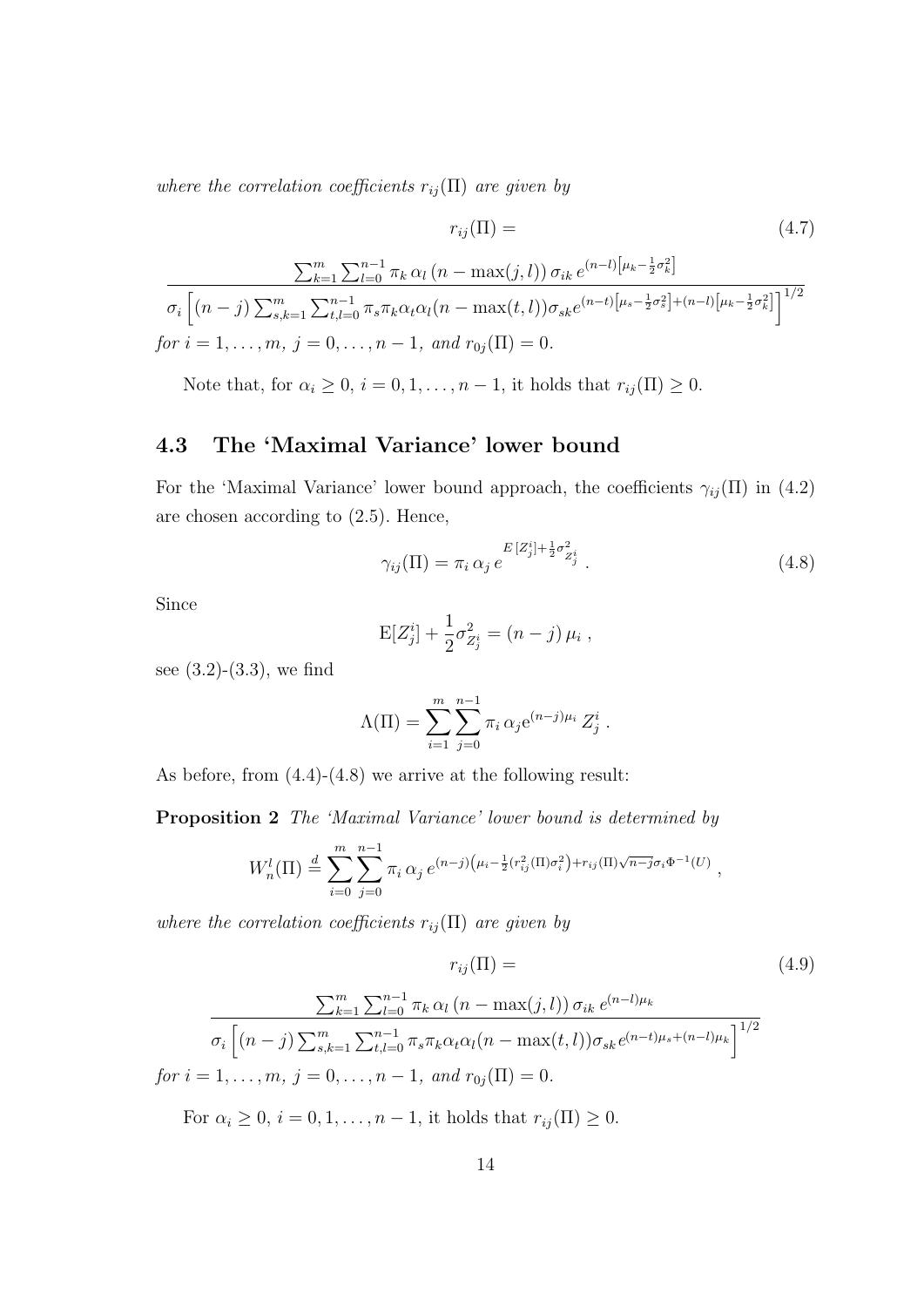## 4.4 The 'MV-Minimal  $CLTE_p$ ' lower bound

In a similar way to the previous section, applying  $(2.6)$ , we find that the coefficients  $\gamma_{ij}(\Pi)$  in (4.2) are given by

$$
\gamma_{ij}(\Pi) = \pi_i \, \alpha_j \, e^{(n-j)\mu_i} \cdot e^{-\frac{1}{2}(r_{ij}(\Pi)\sqrt{n-j}\sigma_i - \Phi^{-1}(p))^2} \,, \tag{4.10}
$$

where the correlation coefficients  $r_{ij}(\Pi)$  in (4.10) are those for the 'Maximal Variance' lower bound approach (4.9) given in Proposition 2. Then we have:

**Proposition 3** The 'MV-Minimal  $CLTE_p$ ' lower bound is determined by

$$
W_n^l(\Pi) = \sum_{i=0}^m \sum_{j=0}^{n-1} \pi_i \, \alpha_j \, e^{(n-j)(\mu_i - \frac{1}{2}r_{ij}^2(\Pi) \sigma_i^2) + r_{ij}(\Pi)\sqrt{n-j} \, \sigma_i \Phi^{-1}(U)} \,,
$$

where the correlation coefficients  $r_{ij}(\Pi)$  are given by

$$
r_{ij}(\Pi) = \qquad (4.11)
$$
\n
$$
\frac{\sum_{k=1}^{m} \sum_{l=0}^{n-1} \gamma_{kl}(\Pi) (n - \max(j, l)) \sigma_{ik}}{\left(\sqrt{n - j} \sigma_i\right) \left[\sum_{s=1}^{m} \sum_{k=1}^{m} \sum_{t=0}^{n-1} \sum_{l=0}^{n-1} \gamma_{st}(\Pi) \gamma_{kl}(\Pi) (n - \max(t, l)) \sigma_{sk}\right]^{1/2}}
$$
\n
$$
\frac{1}{\sum_{s=1}^{m} \sum_{k=1}^{n-1} \sum_{t=0}^{n-1} \gamma_{st}(\Pi) \cos \gamma_{ist}(\Pi) \cos \gamma_{st}(\Pi) \cos \gamma_{st}(\Pi)} \text{ and } (l, 0) \text{ and } (l, 1) \text{ and } (l, 2) \text{ and } (l, 3) \text{ and } (l, 4) \text{ and } (l, 4) \text{ and } (l, 4) \text{ and } (l, 5) \text{ and } (l, 6) \text{ and } (l, 6) \text{ and } (l, 6) \text{ and } (l, 6) \text{ and } (l, 6) \text{ and } (l, 6) \text{ and } (l, 6) \text{ and } (l, 6) \text{ and } (l, 6) \text{ and } (l, 6) \text{ and } (l, 6) \text{ and } (l, 6) \text{ and } (l, 6) \text{ and } (l, 6) \text{ and } (l, 6) \text{ and } (l, 6) \text{ and } (l, 6) \text{ and } (l, 6) \text{ and } (l, 6) \text{ and } (l, 6) \text{ and } (l, 6) \text{ and } (l, 6) \text{ and } (l, 6) \text{ and } (l, 6) \text{ and } (l, 6) \text{ and } (l, 6) \text{ and } (l, 6) \text{ and } (l, 6) \text{ and } (l, 6) \text{ and } (l, 6) \text{ and } (l, 6) \text{ and } (l, 6) \text{ and } (l, 6) \text{ and } (l, 6) \text{ and } (l, 6) \text{ and } (l, 6) \text{ and } (l, 6) \text{ and } (l, 6)
$$

for  $i = 1, \ldots, m, j = 0, \ldots, n - 1$ , where  $\gamma_{ij}(\Pi)$  are given by (4.10) and (4.9), and  $r_{0i}(\Pi) = 0.$ 

For  $\alpha_i \geq 0$ ,  $i = 0, 1, \ldots, n - 1$ , it holds that  $r_{ij}(\Pi) \geq 0$ .

## 4.5 The 'T-Minimal  $CLTE_p$ ' lower bound

In this case, the coefficients  $\gamma_{ij}(\Pi)$  in (4.2) are given by (4.10), where the correlation coefficients  $r_{ij}(\Pi)$  in (4.10) are those for the 'Taylor' lower bound approach (4.7) given in Proposition 1. Then we find the following result:

**Proposition 4** The Taylor-based 'Minimal  $CLTE_p$ ' lower bound is determined by

$$
W_n^l(\Pi) = \sum_{i=0}^m \sum_{j=0}^{n-1} \pi_i \, \alpha_j \, e^{(n-j)(\mu_i - \frac{1}{2}r_{ij}^2(\Pi) \sigma_i^2) + r_{ij}(\Pi)\sqrt{n-j} \, \sigma_i \Phi^{-1}(U)},
$$

where the correlation coefficients  $r_{ij}(\Pi)$  are given by

$$
r_{ij}(\Pi) = \tag{4.12}
$$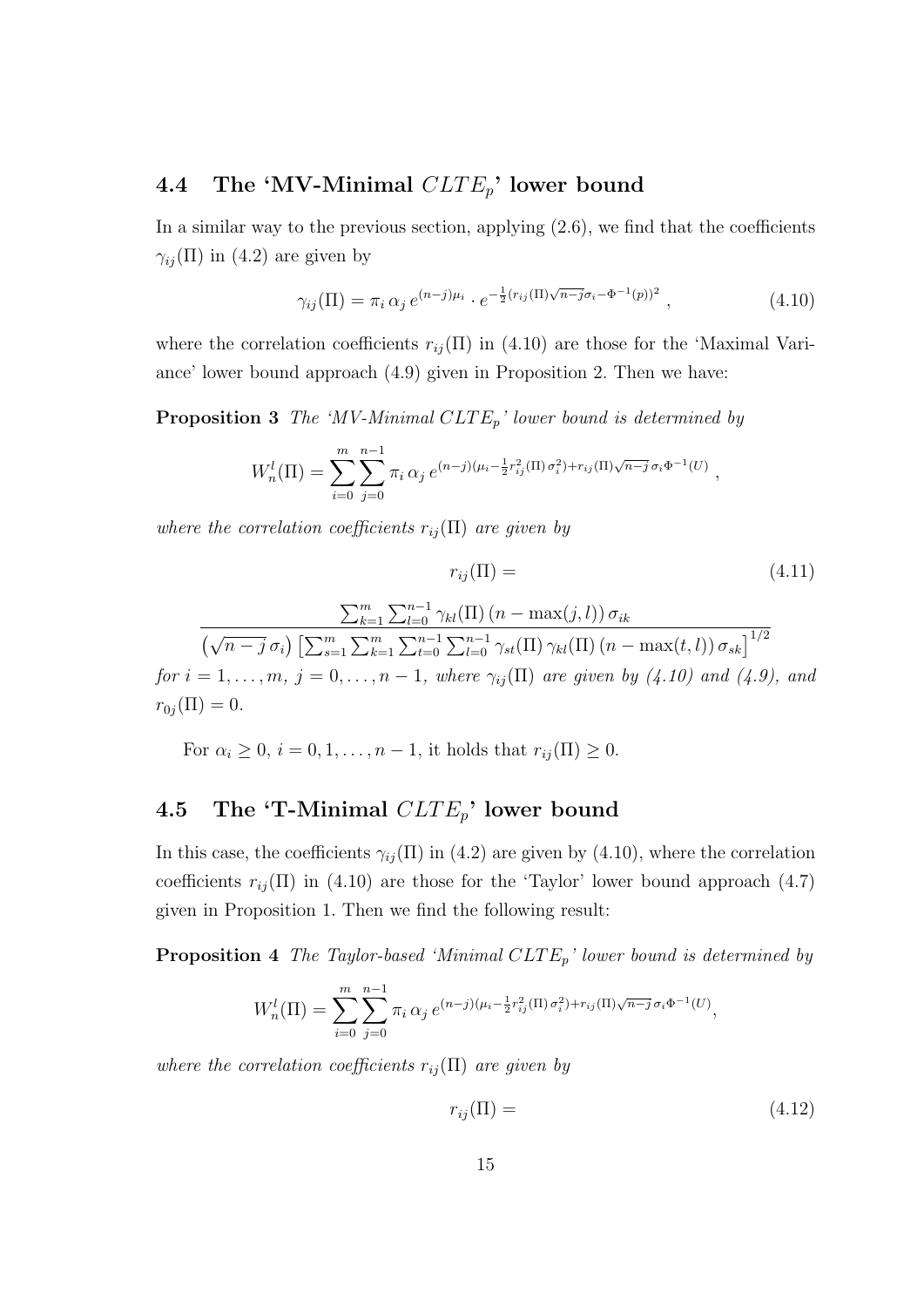$$
\frac{\sum_{k=1}^{m} \sum_{l=0}^{n-1} \gamma_{kl}(\Pi) (n - \max(j, l)) \sigma_{ik}}{(\sqrt{n - j} \sigma_i) \left[ \sum_{s=1}^{m} \sum_{k=1}^{m} \sum_{t=0}^{n-1} \sum_{l=0}^{n-1} \gamma_{st}(\Pi) \gamma_{kl}(\Pi) (n - \max(t, l)) \sigma_{sk} \right]^{1/2}},
$$
  
for  $i = 1, ..., m, j = 0, ..., n - 1$ , where  $\gamma_{ij}(\Pi)$  are given by (4.10) and (4.7), and  
 $r_{0j}(\Pi) = 0$ .

For  $\alpha_i \geq 0$ ,  $i = 0, 1, \ldots, n - 1$ , it holds that  $r_{ij}(\Pi) \geq 0$ .

#### 4.6 Numerical illustration

In this section we numerically illustrate the accuracy of the analytic bounds presented in the previous sections.

We consider a portfolio with two risky assets and one risk-free asset. Yearly drifts of the risky assets are  $\mu_1 = 0.06$  and  $\mu_2 = 0.1$ , whereas volatilities are given by  $\sigma_1 = 0.1$  and  $\sigma_2 = 0.2$ , respectively. Moreover,  $\sigma_{12} = 0.01$ , hence Pearson's correlation between these assets is  $r(Y_k^1, Y_k^2) = \frac{\sigma_{12}}{2\sigma_{12}}$  $\sigma_1 \sigma_2$  $= 0.5$ . The yearly return of the risk-free asset is considered to be 0.03. Every period i,  $i = 0, ..., n-1$ , an amount of one unit  $(\alpha_i = 1)$  is invested in the following proportions: 19% in the risk-free asset, 45% in the first risky asset, while the remaining 36% will be invested in the second risky asset. At time  $i = n$  the invested amount  $\alpha_n = 0$ .

The following tables comprise the results of the comparison between the simulated and the corresponding approximated values obtained by means of the different comonotonic approximations of the terminal wealth. The simulated results were obtained using 500,000 random paths.

First we compare quantiles of terminal wealth. For our particular problem, we are interested in low quantiles, corresponding to relatively small outcomes of final wealth. For any  $p \in (0,1)$ ,  $Q_p[W_n(\Pi)]$  is the (smallest) wealth that will be reached with a probability of (at least)  $1 - p$ .

In order to compute the different quantiles, note that the correlation coefficients  $r_{ij}(\Pi)$  are all non-negative for any approximation method. Hence,  $W_n^l(\Pi)$  is a comonotonic sum for the 'Taylor based', 'Maximal Variance', 'MV-Minimal  $CLTE_p$ ' and 'T-Minimal  $CLTE_p$ ' lower bound approaches. This implies that

$$
Q_p[W_n^l(\Pi)] = \sum_{i=0}^m \sum_{j=0}^{n-1} \pi_i \, \alpha_j \, e^{(n-j)\left(\mu_i - \frac{1}{2}r_{ij}^2(\Pi)\,\sigma_i^2\right) + r_{ij}(\Pi)\sqrt{n-j} \,\sigma_i \Phi^{-1}(p)},
$$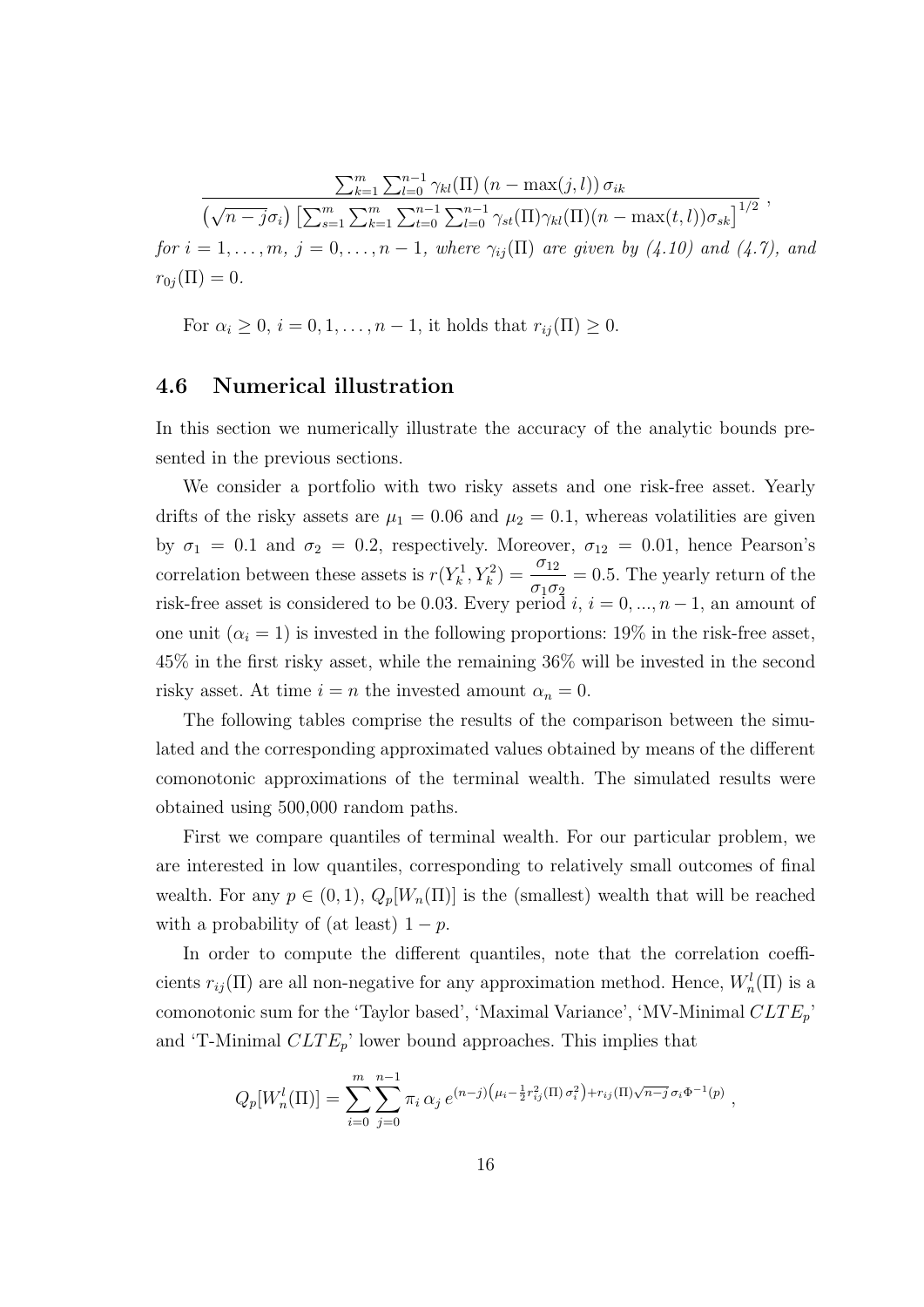where the  $r_{ij}(\Pi)$  are chosen according to the appropriate method (relations (4.7), (4.9), (4.11) and (4.12), respectively).

For  $n = 20$ , the results for the tails of the distribution function of the terminal wealth obtained by the Monte Carlo simulation, as well as the procentual difference between the analytic and the simulated values, are given in Table 1. We make the following notational convention: MC denotes the result for the Monte Carlo simulation, and  $T$ , MV, MCLTE<sub>T</sub> and MCLTE<sub>MV</sub> denote the results for the 'Taylor-based', 'Maximal-Variance', 'T-Minimal  $CLTE_p$ ' and 'MV-Minimal  $CLTE_p$ ' lower bounds, respectively. The percentage is calculated as the difference between the approximated and the simulated values, divided by the simulated value.

| p     | MC       | T         | MV        | $MCLTE_T$ | <b>MCLTE<sub>MV</sub></b> | $\mathrm{CM}% _{0}$ |
|-------|----------|-----------|-----------|-----------|---------------------------|---------------------|
| 0.01  | 21.0088  | 1.51%     | $2.44\%$  | $0.63\%$  | 0.78%                     | $-19.97\%$          |
| 0.025 | 23.0171  | 1.03%     | 1.73%     | $0.57\%$  | $0.68\%$                  | $-18.34\%$          |
| 0.05  | 25.0385  | $0.64\%$  | 1.14\%    | $0.46\%$  | $0.54\%$                  | $-16.74\%$          |
| 0.1   | 27.7600  | $0.28\%$  | $0.57\%$  | $0.33\%$  | $0.38\%$                  | $-14.58\%$          |
| 0.95  | 86.4381  | $-0.11\%$ | $0.04\%$  | $-0.07\%$ | $-0.09\%$                 | 14.25%              |
| 0.975 | 101.7844 | $-0.55\%$ | $-0.17\%$ | $-0.05%$  | $-0.07%$                  | 17.74%              |
| 0.99  | 124.4009 | $-1.25\%$ | $-0.56\%$ | $0.03\%$  | $0.02\%$                  | 21.68%              |

Table 1: Procentual difference between simulated and approximated values of  $Q_p[W_{20}(\Pi)].$ 

Comparing the results obtained with the Monte Carlo simulation, all the lower bound approximations seem to perform reasonably well; some of them are excellent, mainly for high quantiles, but also for low quantiles. In order to discuss the approximations for the left tail of the distribution (low quantiles), we calculate the tails for the case  $n = 30$  (Table 2).

When the number of years  $n$  increases, the approximations become worse. In particular, for the left tail, the approximation given by the 'Maximal Variance' lower bound approach becomes clearly worse. Except when  $p$  approaches 0, the Taylorbased approximation appears to work reasonably good. However, if we look for a better approximation, the best one is given by the T-Minimal  $CLTE_p$  approach.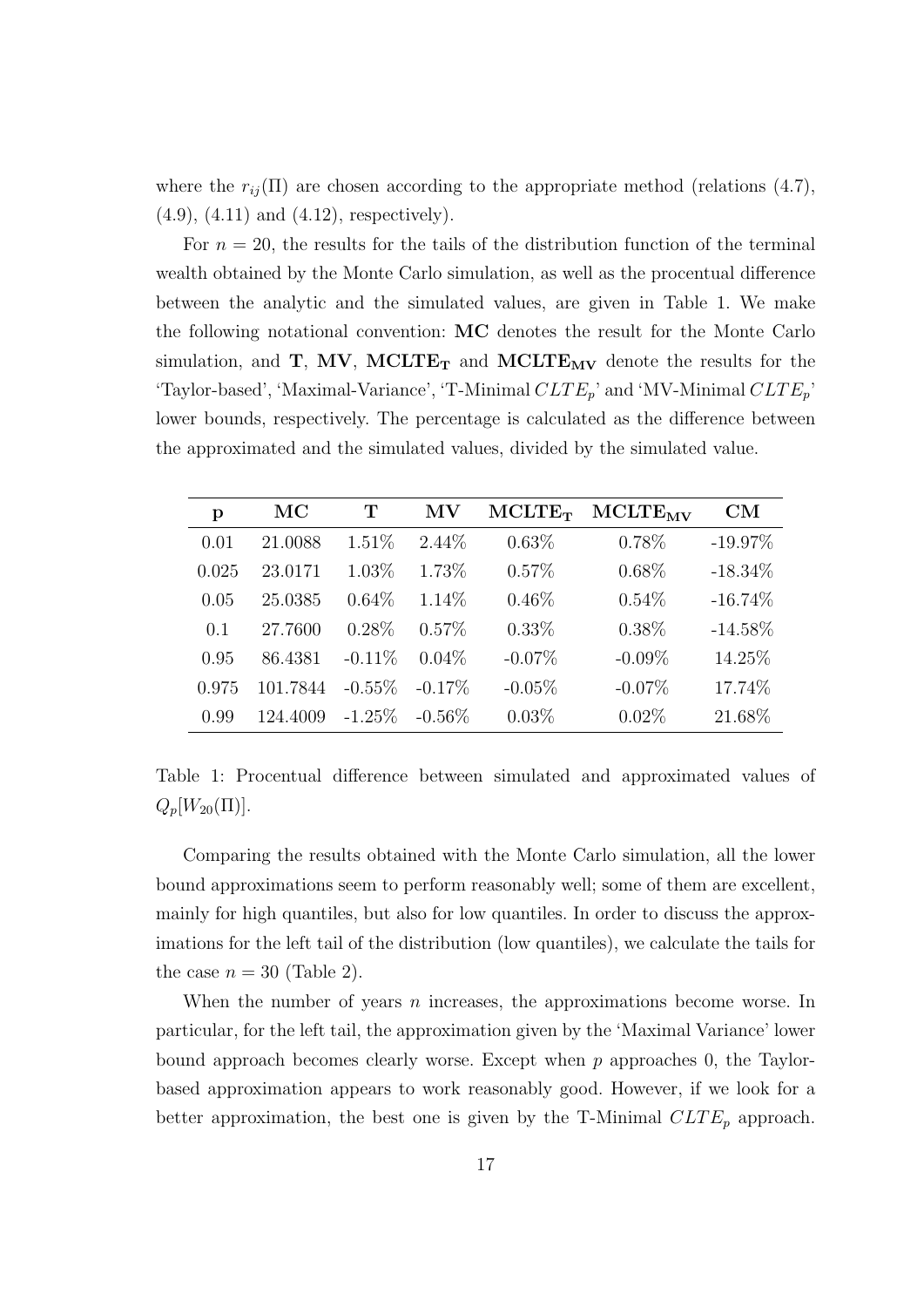| p     | $\rm MC$ | Т         | МV        | $MCLTE_T$ | <b>MCLTE<sub>MV</sub></b> | $\mathrm{CM}% _{t}\left( t\right) \sim\mathrm{(M}_{t}\left( t\right) ,\left( t\right) \sim\mathrm{(M}_{t}\left( t\right) )$ |
|-------|----------|-----------|-----------|-----------|---------------------------|-----------------------------------------------------------------------------------------------------------------------------|
| 0.01  | 38.2135  | $3.10\%$  | $5.21\%$  | 1.64%     | $2.14\%$                  | $-23.74\%$                                                                                                                  |
| 0.025 | 42.9505  | $2.20\%$  | 3.82%     | 1.41\%    | 1.76%                     | $-22.10\%$                                                                                                                  |
| 0.05  | 48.0219  | $1.22\%$  | 2.43\%    | $0.92\%$  | 1.17%                     | $-20.60\%$                                                                                                                  |
| 0.1   | 55.0187  | $0.51\%$  | 1.27%     | 0.63%     | $0.63\%$                  | $-18.25%$                                                                                                                   |
| 0.95  | 267.6211 | $-0.01\%$ | 0.15%     | $-0.06\%$ | $-0.08\%$                 | 13.49%                                                                                                                      |
| 0.975 | 337.2806 | $-0.48\%$ | $0.06\%$  | $0.09\%$  | 0.07%                     | 16.82%                                                                                                                      |
| 0.99  | 449.9011 | $-1.81\%$ | $-0.72\%$ | $-0.20\%$ | $-0.22\%$                 | 19.72%                                                                                                                      |

Table 2: Procentual difference between simulated and approximated values of  $Q_p[W_{30}(\Pi)].$ 

A drawback of the Minimal  $CLTE_p$  approaches is that they require an additional calculation as compared to the 'Taylor' or 'Maximal Variance' approaches. Hence, when the number of years is not too high, the approximations given by the 'Taylorbased' and 'Maximal Variance' approaches for the left and right tails, respectively, could be used. For the problem analyzed in this paper, this means that the Taylor lower bound can be a good choice (recall that we are mainly interested in the lower tails of the distribution function), unless  $p$  is very small. When the number of periods (years) become very high, the Minimal  $CLTE_p$  approaches seem to be an appropriate choice.

Finally, since in the following section we also work with an optimization criterion based on the Conditional Left Tail Expectation, we numerically illustrate the approximated values corresponding to the  $CLTE_p$  in the two cases described above. Tables 3 and 4 summarize the results for  $n = 20$  and  $n = 30$ , respectively.

Clearly, the approximations are much better for the Minimal  $CLTE_p$  criteria. In fact, for  $n = 20$ , the 'Maximal Variance' approximation is not accurate enough, and for  $n = 30$  only the *MCLTE* criteria seem to be adequate.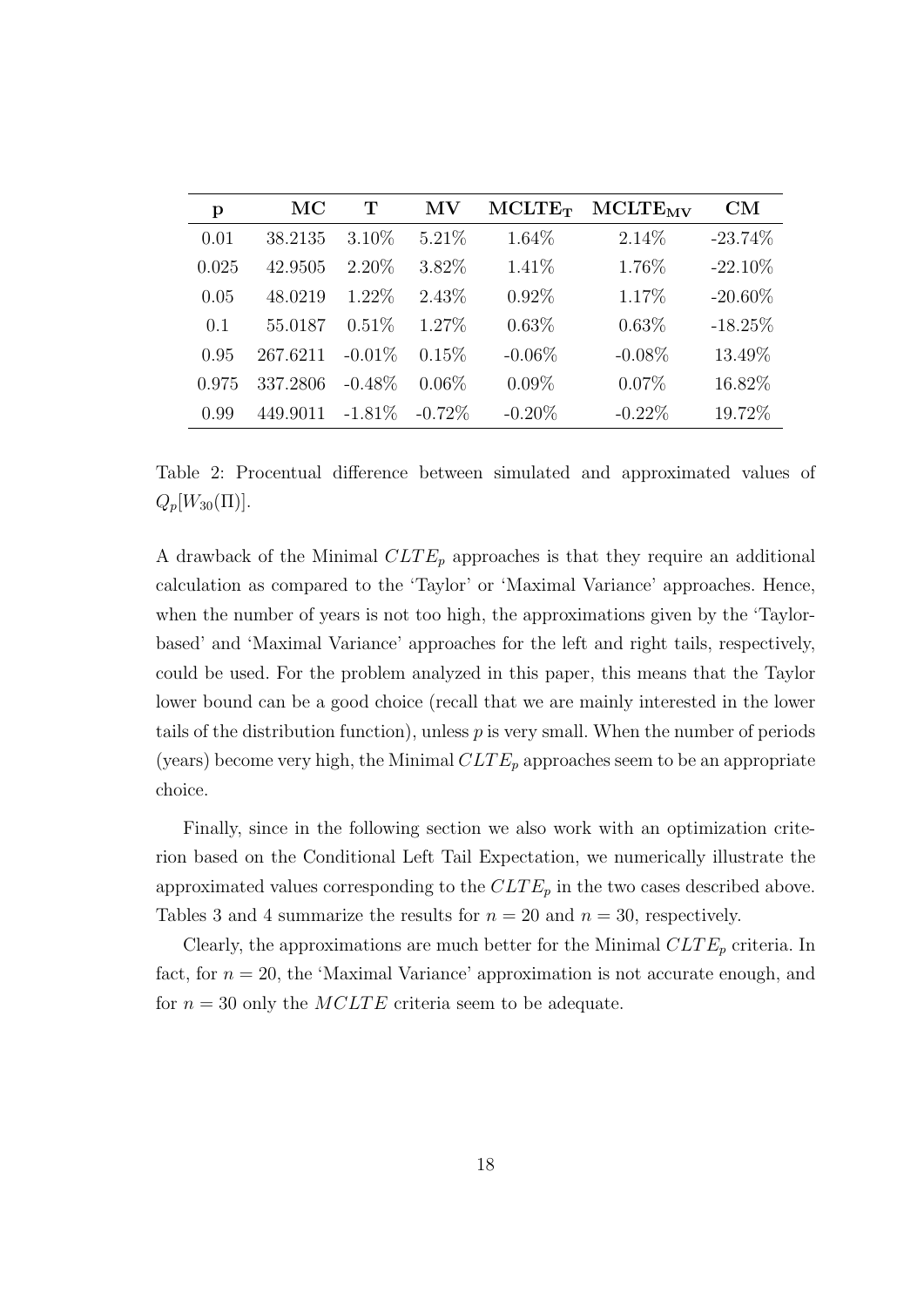| p    | MC.                           |  |          | T MV MCLTE <sub>T</sub> MCLTE <sub>MV</sub> | <b>CM</b>  |
|------|-------------------------------|--|----------|---------------------------------------------|------------|
| 0.01 | $19.4627$ $2.14\%$ $3.27\%$   |  | $0.54\%$ | $0.66\%$                                    | $-19.39\%$ |
|      | $0.025$ 21.0590 1.55\% 2.47\% |  | $0.41\%$ | $0.48\%$                                    | $-18.27\%$ |
| 0.05 | 22.5796 1.15\% 1.90\%         |  | $0.36\%$ | $0.41\%$                                    | $-17.11\%$ |
| 0.1  | $24.5304$ 0.76\% 1.31\%       |  | $0.31\%$ | $0.33\%$                                    | $-15.61\%$ |

Table 3: Procentual difference between simulated and approximated values for  $CLTE_p[W_{20}(\Pi)].$ 

| p    | $\rm MC$                      |  |          | T MV MCLTE <sub>T</sub> MCLTE <sub>MV</sub> | <b>CM</b>  |
|------|-------------------------------|--|----------|---------------------------------------------|------------|
| 0.01 | 34.6499 4.28\% 6.80\%         |  | $1.40\%$ | $1.82\%$                                    | $-23.33\%$ |
|      | $0.025$ 38.3641 3.19\% 5.27\% |  | $1.05\%$ | $1.32\%$                                    | $-22.29\%$ |
| 0.05 | 42.0104 2.34\% 4.05\%         |  | $0.80\%$ | $0.97\%$                                    | $-21.17\%$ |
| 0.1  | 46.8531 1.50\% 2.79\%         |  | $0.58\%$ | $0.67\%$                                    | $-19.61\%$ |

Table 4: Procentual difference between simulated and approximated values for  $CLTE_p[W_{30}(\Pi)].$ 

## 5 Optimal portfolio selection

In the remainder of the paper, we look for portfolios that maximize the risk measures  $Q_{1-p}[W_n(\Pi)]$  and  $CLTE_{1-p}[W_n(\Pi)]$ , respectively. A natural justification of this choice is given by Yaari's (1987) dual theory of choice under risk. Within this framework, the investor chooses the optimal investment strategy as the one that maximizes the distorted expectation of the final wealth:

$$
\Pi^* = \arg \max_{\Pi} \rho_f[W_n(\Pi)] = \arg \max_{\Pi} \int_0^\infty f(\Pr(W_n(\Pi) > x)) \, \mathrm{d}x \;,
$$

where the distortion function f is a non-decreasing function on the interval  $[0, 1]$ ,  $f(0) = 0$  and  $f(1) = 1$ . It is easy to prove that the risk measures  $Q_{1-p}[W_n(\Pi)]$  and  $CLTE_{1-p}[W_n(\Pi)]$  correspond to distorted expectations  $\rho_f[W_n(\pi)]$  for appropriate choices of the distortion funtion  $f$ . For more details, we refer to Dhaene et al. (2006).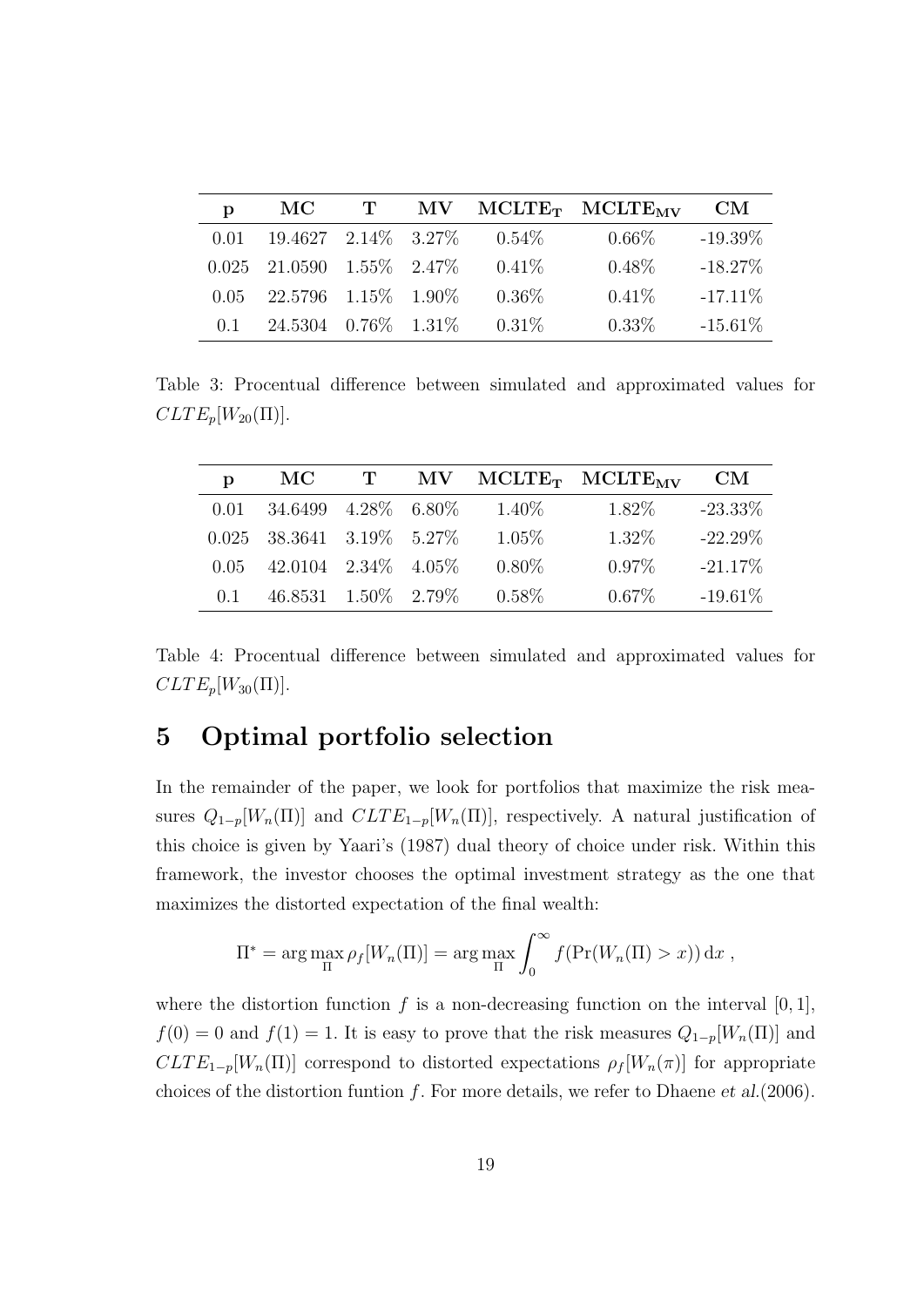### 5.1 Maximizing the Value at Risk

For a given probability level  $p$  and a given investment strategy  $\Pi$ , let the p-target capital be defined as the  $(1 - p)$ -th order quantile of terminal wealth. The problem of the investor consists in looking for the optimal target capital  $K_p^*$  obtained as the maximizer of the quantile, whose maximization is performed over all buy-and-hold strategies Π:

$$
K_p^* = \max_{\Pi} Q_{1-p}[W_n(\Pi)].
$$

As it is impossible to determine  $Q_{1-p}[W_n(\Pi)]$  analytically, we first try to solve the optimization problem for the comonotonic approximations  $W_n^c(\Pi)$  of  $W_n(\Pi)$ :

$$
K_p^{c*} = \max_{\Pi} Q_{1-p}[W_n^c(\Pi)] .
$$

Using the expression (4.1) for  $W_n^c(\Pi)$ , it is clear that

$$
Q_{1-p}[W_n^c(\Pi)] = \sum_{i=0}^m \sum_{j=0}^{n-1} \pi_i \, \alpha_j \, e^{(n-j)(\mu_i - \frac{1}{2}\sigma_i^2) + \sqrt{n-j}\sigma_i \Phi^{-1}(1-p)} \,. \tag{5.1}
$$

Use of the comonotonic upper bound approximations is not appropriate in our buy-and-hold context. Firstly, as we have illustrated numerically, the comonotonic upper bound does not give an accurate approximation to terminal wealth. Secondly, as shown in (5.1),  $Q_p[W_n^c(\Pi)]$  is a linear combination of the proportions  $\pi_i$ ,  $i = 0, 1, \ldots, m$ . Therefore, the solution to the optimization problem will be trivial: the investor invests all her/his capital in only one asset. It is obvious that such an investment strategy will be far from optimal in general.

Therefore, we address our attention to solving the approximate problem

$$
K_p^{l*} = \max_{\Pi} Q_{1-p}[W_n^l(\Pi)],
$$
\n(5.2)

where

$$
Q_{1-p}[W_n^l(\Pi)] = \sum_{i=0}^m \sum_{j=0}^{n-1} \pi_i \, \alpha_j \, e^{(n-j)\left(\mu_i - \frac{1}{2}r_{ij}^2(\Pi)\sigma_i^2\right) + r_{ij}(\Pi)\sqrt{n-j} \, \sigma_i \Phi^{-1}(1-p)},
$$

and the  $r_{ij}(\Pi)$  are chosen according to the appropriate method (relations (4.7), (4.9),  $(4.11)$  and  $(4.12)$ , respectively).

Let us illustrate numerically the results for the approximated optimal values obtained from (5.2) using the examples given in Section 4.6. In order to avoid corner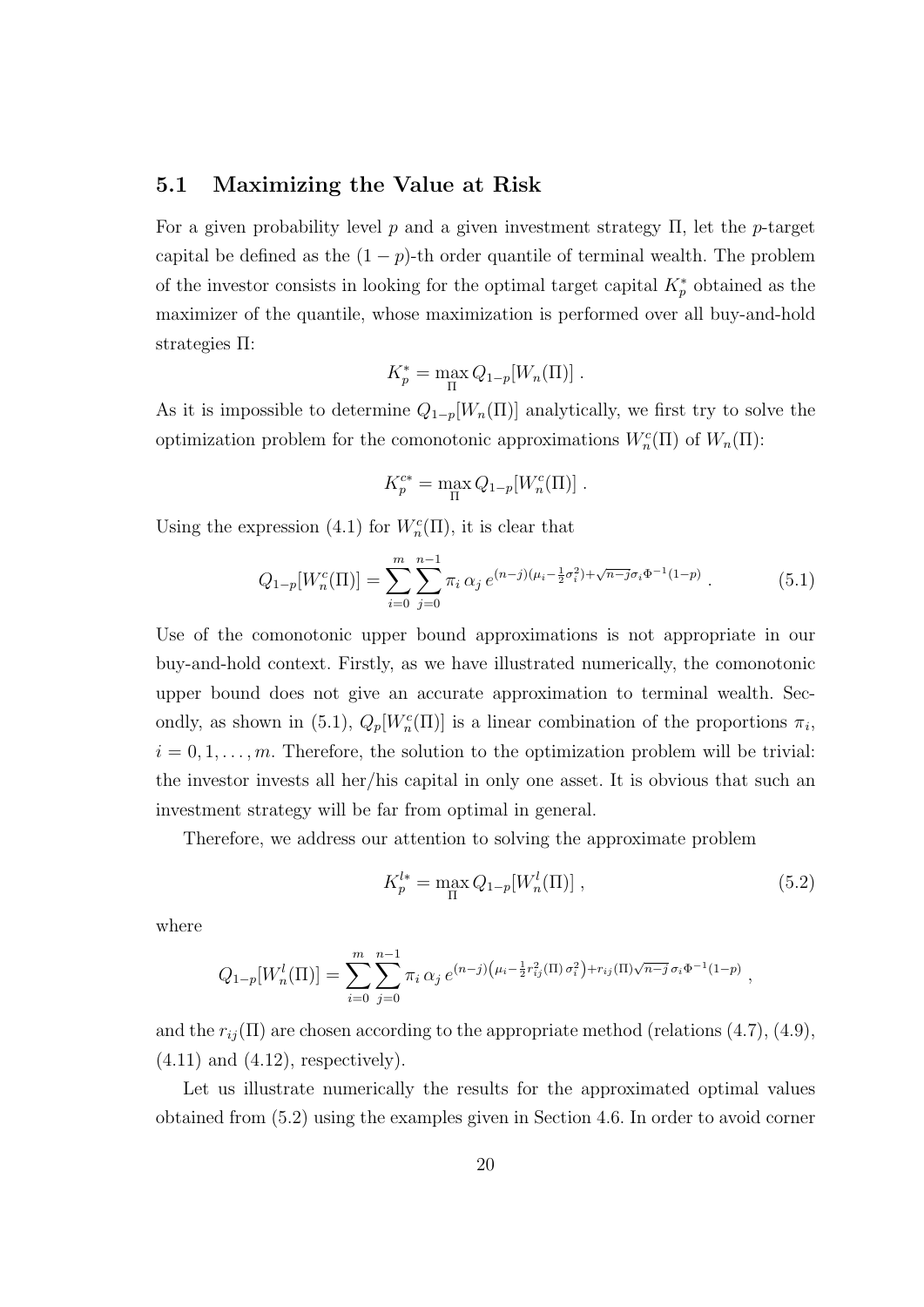solutions (all the available money is allocated in the risk-free asset or in the risky assets), we impose a (reasonable) constraint consisting in a minimal expected return. In particular, we assume that the portfolio has an expected return not lower than 6%, and we look for the portfolio maximizing  $Q_{1-p}$  for  $p = 0.95$  (and so  $1-p = 0.05$ ) satisfying this constraint and such that  $\pi_i \geq 0$ , for  $i = 0, \ldots m$ .

For  $n = 20$  we obtain the results given in Table 5.

| $> 6\%$ | $\mathbf{T}$ | MV.                 |         | $MCLTE_T$ $MCLTE_{MV}$ | CВ        |
|---------|--------------|---------------------|---------|------------------------|-----------|
| $\pi_0$ |              | $12.48\%$ $12.14\%$ | 11.97\% | 11.82%                 | $40.00\%$ |
| $\pi_1$ |              | 55.04\% 55.72\%     | 56.06%  | 56.36%                 | $0.00\%$  |
| $\pi_2$ |              | $32.48\%$ $32.14\%$ | 31.97%  | 31.82\%                | $60.00\%$ |
| $K^*$   | 25.1802      | 25.3254             | 25.145  | 25.1703                | 20.765    |

Table 5: Optimal portfolio weights in the case of maximizing  $Q_{0.05}[W_{20}(\Pi)]$ .

For  $p = 0.9$  (and so  $1 - p = 0.1$ ), the results are given in Table 6.

| $> 6\%$            | T        | MV              |          | MCLTE <sub>T</sub> MCLTE <sub>MV</sub> | CВ       |
|--------------------|----------|-----------------|----------|----------------------------------------|----------|
| $\pi_0$            | $0.00\%$ | $0.00\%$        | $0.00\%$ | $0.00\%$                               | $0.00\%$ |
| $\pi_1$            | 66.25\%  | $65.90\%$       | 66.28\%  | 66.32%                                 | 80.00%   |
| $\pi$ <sup>2</sup> |          | 33.75\% 34.10\% | 33.72%   | 33.68%                                 | 20.00%   |
| $K^*$              | 27.9625  | 28.0683         | 27.9847  | 28.0072                                | 23.6881  |

Table 6: Optimal portfolio weights in the case of maximizing  $Q_{0,1}[W_{20}(\Pi)]$ .

Note that the results are relatively close to each other for all the lower bound approximations.

For  $n = 30$ , we restrict our attention to the Taylor-based and the minimal  $CLTE_p$  lower bound approaches (the approximation given for the 0.05 quantile by the 'Maximal Variance' approach was not accurate enough). For  $p = 0.95$  (1 –  $p =$ 0.05), the results are given in Table 7.

For  $p = 0.9$  (1 –  $p = 0.1$ ), the results are given in Table 8.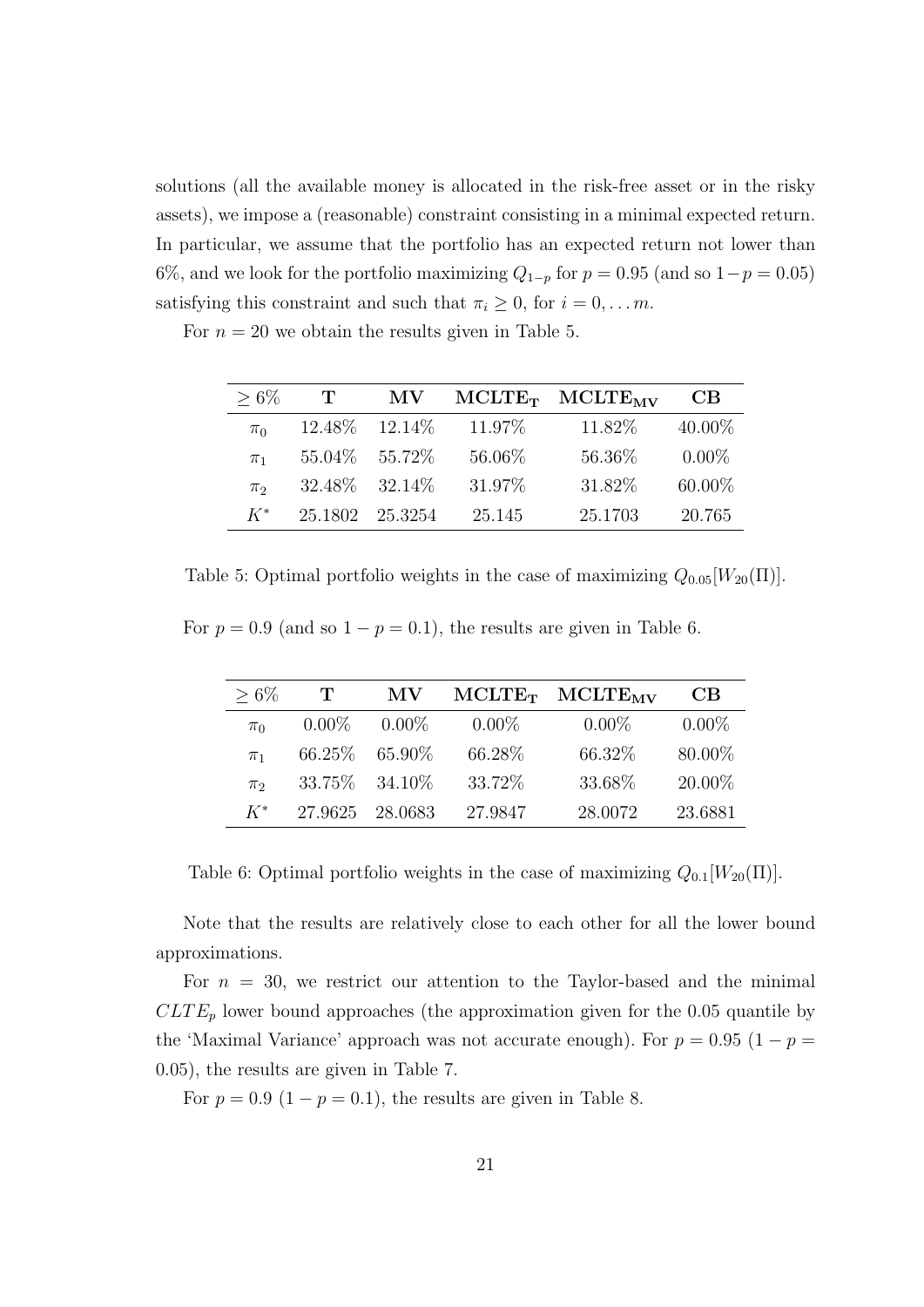| $> 6\%$ | $\mathbf{T}$ |         | $MCLTE_T$ $MCLTE_{MV}$ |  |
|---------|--------------|---------|------------------------|--|
| $\pi_0$ | 11.13\%      | 10.43\% | $9.92\%$               |  |
| $\pi_1$ | 57.74\%      | 59.14\% | 60.16\%                |  |
| $\pi_2$ | 31.13\%      | 30.43%  | 29.92%                 |  |
| $K^*$   | 48.8106      | 48.7112 | 48.8998                |  |

Table 7: Optimal portfolio weights in the case of maximizing  $Q_{0.05}[W_{30}(\Pi)].$ 

| $> 6\%$ | T        | $MCLTE_T$ | $\rm MCLTE_{\rm MV}$ |
|---------|----------|-----------|----------------------|
| $\pi_0$ | $0.00\%$ | $0.00\%$  | $0.00\%$             |
| $\pi_1$ | 58.85%   | 59.40%    | 60.30%               |
| $\pi$   | 41.15\%  | 40.60%    | 39.70%               |
| $K^*$   | 56.7152  | 56.806    | 56.9404              |

Table 8: Optimal portfolio weights in the case of maximizing  $Q_{0.1}[W_{30}(\Pi)].$ 

## 5.2 Maximizing Conditional Left Tail Expectations

Now let us calculate the optimal investment strategy by maximizing the CLTE for a given probability level p,

$$
\Pi^* = \arg\max_{\Pi} CLTE_{1-p}[W_n(\Pi)]. \tag{5.3}
$$

.

This optimization problem describes decisions of risk-averse investors. Recall that the conditional left tail expectation has the following nice property:

$$
CLTE_{1-p}[W_n^c(\Pi)] \leq CLTE_{1-p}[W_n(\Pi)] \leq CLTE_{1-p}[W_n^l(\Pi)] ,
$$

for every  $p \in (0,1)$ .

Once again, we solve the optimization problem for the lower bound approximations of  $W_n(\Pi)$ , since the upper comonotonic bound exhibits the same problems as those described in the previous subsection. Indeed, from (4.1), it is clear that

$$
CLTE_p[W_n^c(\pi)] = \sum_{i=0}^m \sum_{j=0}^{n-1} \pi_i \alpha_j e^{\mu_i(n-j)} \frac{1 - \Phi(\sqrt{n-j}\sigma_i - \Phi^{-1}(p))}{p}
$$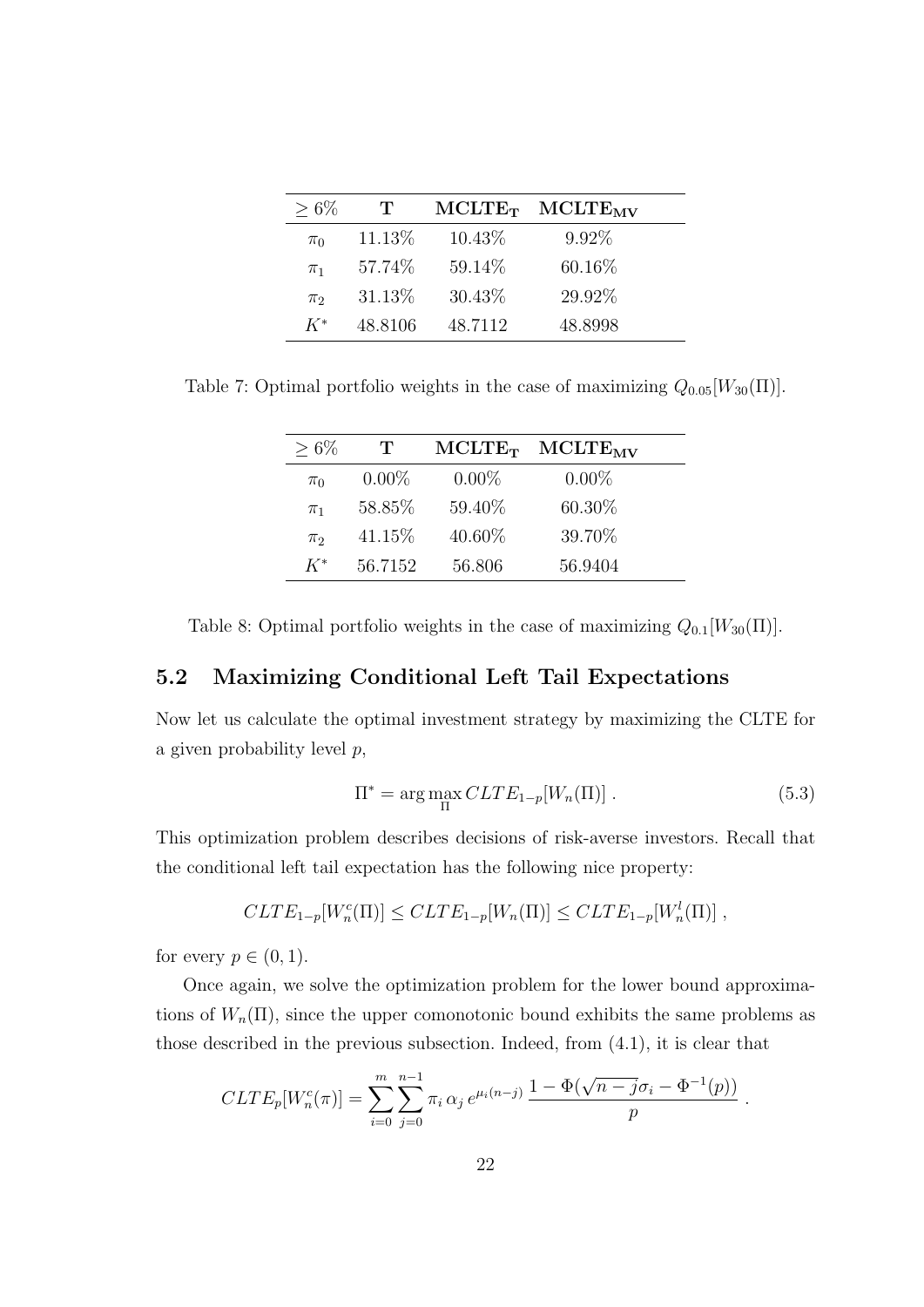Therefore, we solve numerically the approximate problem

$$
\arg\max_{\Pi} CLTE_{1-p}[W_n^l(\Pi)] . \tag{5.4}
$$

Since  $W_n^l(\Pi)$  is a comonotonic sum for the 'Taylor-based', 'Maximal Variance', 'MV-Minimal  $CLTE_p$ ' and 'Taylor-Minimal  $CLTE_p$ ' lower bound approaches, we have

$$
CLTE_p[W_n^l(\Pi)] = \sum_{i=0}^m \sum_{j=0}^{n-1} \pi_i \, \alpha_j \, e^{\mu_i(n-j)} \, \frac{1 - \Phi(\sqrt{n-j} \, r_{ij}(\Pi) \, \sigma_i - \Phi^{-1}(p))}{p}
$$

with the appropriate  $r_{ij}(\Pi)$  for each lower bound method.

Next, we numerically illustrate the approximated optimal portfolios obtained from (5.4) for the same problem discussed in the previous section.

For  $n = 20$  and  $1 - p = 0.05$ , the optimal portfolios for the different bounds are given in Table 9.

| $> 6\%$ |        | MV              |         | $MCLTE_T$ $MCLTE_{MV}$ | CВ       |
|---------|--------|-----------------|---------|------------------------|----------|
| $\pi_0$ |        | 15.98\% 15.08\% | 15.23%  | 15.03%                 | 40.00%   |
| $\pi_1$ |        | 48.05\% 49.85\% | 49.55%  | 49.94%                 | $0.00\%$ |
| $\pi$   |        | 35.97% 35.07%   | 35.22\% | 35.03%                 | 60.00%   |
| $K^*$   | 22.714 | 22.8947         | 22.5359 | 22.5485                | 19.1586  |

Table 9: Optimal portfolio weights in the case of maximizing  $CLTE_{0.05}[W_{20}(\Pi)].$ 

For  $n = 20$  and  $1 - p = 0.1$ , the optimal portfolios are given in Table 10.

| $> 6\%$            | T       | MV              |         | $MCLTE_T$ $MCLTE_{MV}$ | CB.      |
|--------------------|---------|-----------------|---------|------------------------|----------|
| $\pi_0$            | 13.68%  | 13.17\%         | 12.86%  | 12.76%                 | 40.00%   |
| $\pi_1$            |         | 52.64\% 53.67\% | 54.28%  | 54.48%                 | $0.00\%$ |
| $\pi$ <sub>2</sub> |         | 33.68\% 33.16\% | 32.86%  | 32.76%                 | 60.00%   |
| $K^*$              | 24.6638 | 24.8168         | 24.5598 | 24.5679                | 20.9498  |

Table 10: Optimal portfolio weights in the case of maximizing  $CLTE_{0.1}[W_{20}(\Pi)].$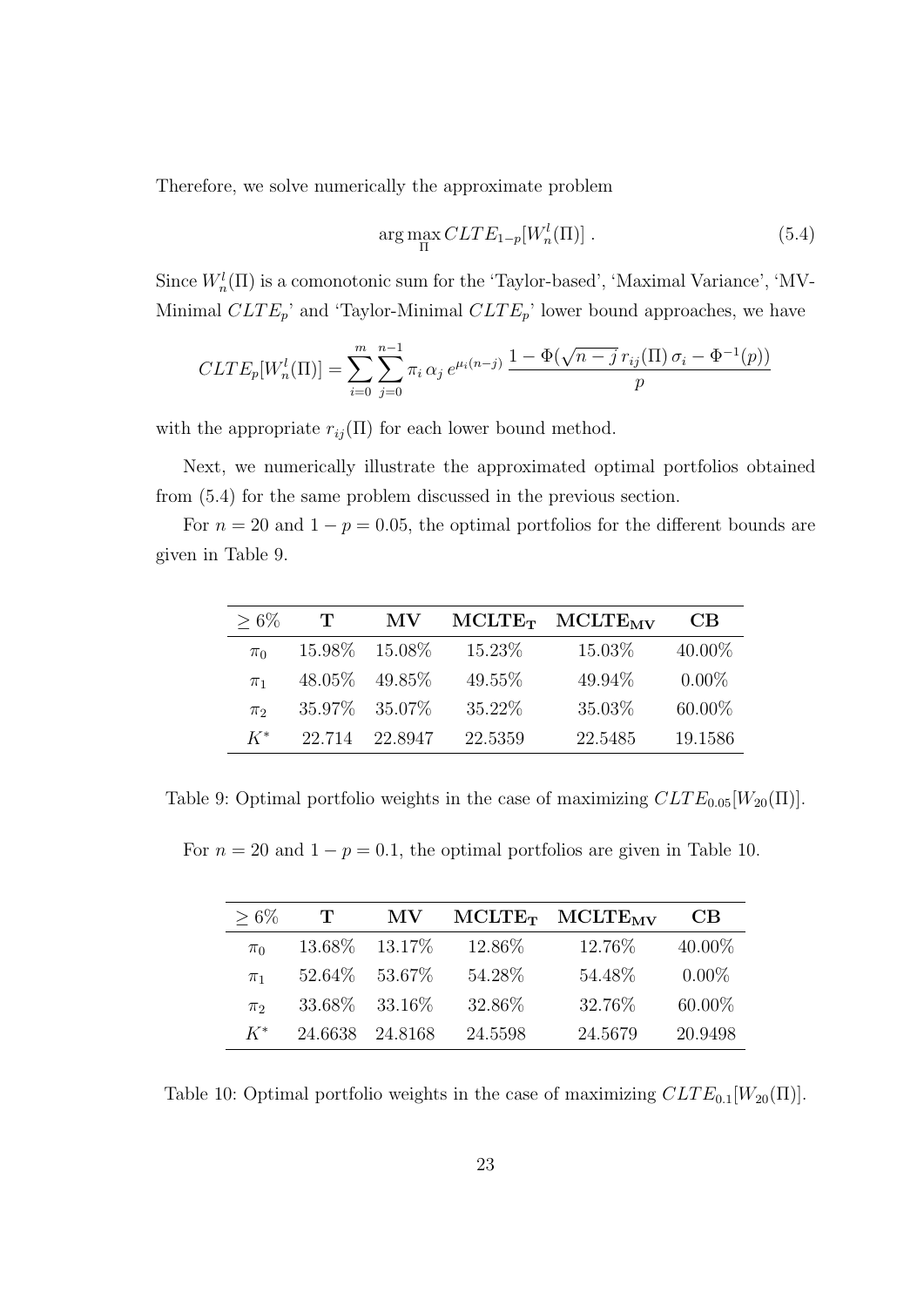| $>6\%$  | $\mathbf{T}$ |         | $MCLTE_T$ $MCLTE_{MV}$ |  |
|---------|--------------|---------|------------------------|--|
| $\pi_0$ | 14.35\%      | 13.19%  | 12.54%                 |  |
| $\pi_1$ | 51.30\%      | 53.61%  | 54.91\%                |  |
| $\pi_2$ | 34.35%       | 33.19%  | 32.54%                 |  |
| $K^*$   | 42.8765      | 42.2428 | 42.3493                |  |

Table 11: Optimal portfolio weights in the case of maximizing  $CLTE_{0.05}[W_{30}(\Pi)].$ 

| $>6\%$  | $\mathbf{T}$ | $MCLTE_T$ | $MCLTE_{MV}$ |
|---------|--------------|-----------|--------------|
| $\pi_0$ | 12.24\%      | 11.01\%   | 10.61\%      |
| $\pi_1$ | 55.52%       | 57.98%    | 58.78%       |
| $\pi_2$ | 32.24\%      | 31.01\%   | 30.61%       |
| $K^*$   | 47.6574      | 47.2594   | 47.3327      |

Table 12: Optimal portfolio weights in the case of maximizing  $CLTE_{0.1}[W_{30}(\Pi)].$ 

For  $n = 30$ , the results for the Taylor-based and the minimal  $CLTE_p$  lower bound approaches are given in Tables 11 (for  $1 - p = 0.05$ ) and 12 (for  $1 - p = 0.1$ ).

It is clear from the numerical results that in both cases  $(n = 20 \text{ and } n = 30)$ the best approximation for the optimal target capital  $K_p^*$  is given by the T-Minimal  $CLTE_p$  lower bound approximation.

## 6 Conclusions

In Dhaene et al. (2005), the 'Maximal Variance' lower bound to the sum of lognormal dependent variables was applied in the search for optimal portfolios within the class of constant mix strategies. In this paper, we use a similar approach for the analysis of buy-and-hold strategies, obtaining in this way analytic approximations of the df of terminal wealth. An advantage of buy-and-hold strategies compared with constant mix strategies is that much lower transactions costs are involved. However, the comonotonic bounds used in obtaining an analytic approximation of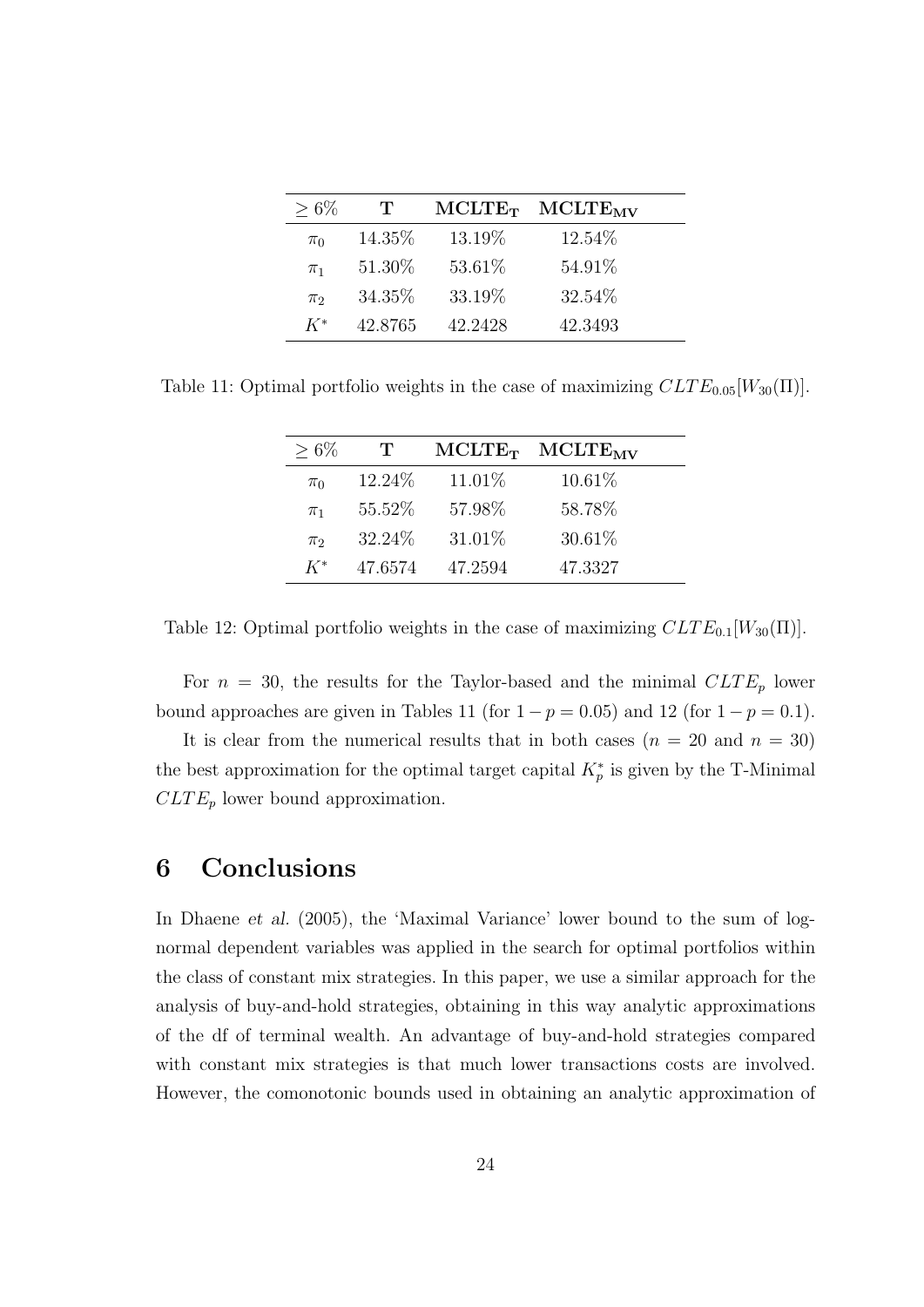the df of terminal wealth seem to be more sensitive to the number of periods and assets in a buy-and-hold strategy than in a constant mix strategy. Therefore, in this paper we calculate not only the comonotonic lower bounds for uniform values of the conditioning variable  $\Lambda$  (the so-called 'Taylor-based' (Dhaene *et al.* (2002b)) and 'Maximal Variance' (Vanduffel et al. (2005)) lower bound approaches), but also the bounds obtained for specific choices of  $\Lambda$  approximating the tails of the sum of log-normal variables. These new approximations were introduced in Vanduffel et al. (2008) by using a nice property of the Conditional (Left) Tail Expectation. We call such an approximation the 'MV-Minimal  $CLTE_p$  lower bound'. Since in our context the Taylor-based approach works better than the 'Maximal Variance' one, we introduce a different version of this comonotonic lower bound, which we call the 'T-Minimal  $CLTE_p$  lower bound', and which has proved to be the best analytic approximation for our particular problem. Finally, we compare the performance of the different approximations in the problem of finding the buy-and-hold strategy that maximizes the target capital.

## References

- [1] R. Cesari and D. Cremonini, Benchmarking, Portfolio Insurance and Technical Analysis: A Monte Carlo Comparison of Dynamic Strategies of Asset Allocation, Journal of Economic Dynamics and Control 27 (2003) 987-1011.
- [2] J. Dhaene, M. Denuit, M. Goovaerts, R. Kaas and D. Vyncke, The concept of comonotonicity in actuarial science and finance: Theory, Insurance: Mathematics & Economics 31 (2002a) 3-33.
- [3] J. Dhaene, M. Denuit, M. Goovaerts, R. Kaas and D. Vyncke, The concept of comonotonicity in actuarial science and finance: Applications, Insurance: Mathematics & Economics 31 (2002b) 133-161.
- [4] J. Dhaene, S. Vanduffel, M. Goovaerts, R. Kaas and D. Vyncke, Comonotonic approximations for optimal portfolio selection problems, Journal of Risk and Insurance 72 (2005) 253-301.